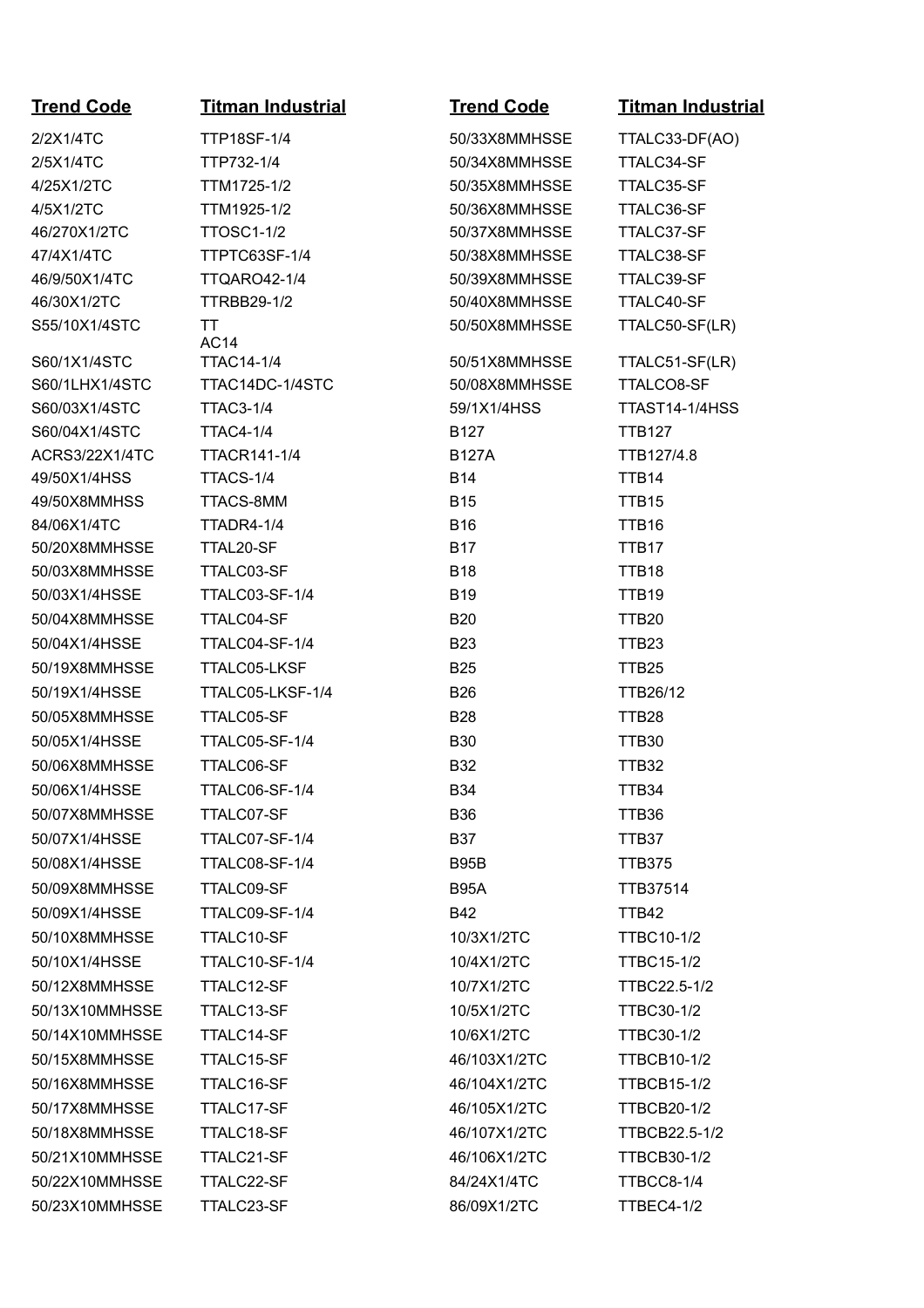50/27X8MMHSSE TTALC27-SF 86/10X1/2TC TTBEC6-1/2 50/30X8MMHSSE TTALC30SF 46/70X1/2TC TTBGC58-1/2 50/31X8MMHSSE TTALC31-SF 46/70X1/4TC TTBGC58-1/4

46/6CX1/4TC TTBGT30-1/4 CB34-14HSS TTCB34-1/4SS+1/4SS 46/20X1/2TC TTBGT90LK-1/2 CB58-14HSS TTCB58-1/4TCT+14 46/20X1/4TC TTBGT90LK-1/4 CB58-316HSS TTCB58-3/16SS+3/1 46/22X3/8TC TTBGT90LK2 CB58-38TC TTCB58-3/8T+3/8 RT/75X1/2TC TTBGT90LK2DBRT-1/2 9/70X1/4TC TTCBC2-1/4 46/03X8MMTC TTBGT90LKRT (Equiv) 9/71X1/4TC TTCBC3.2-1/4 46/03X1/2TC TTBGT90LKRT-1/2 (Equiv) 9/72X1/2TC TTCBC4.8-1/2 46/03X1/4TC TTBGT90LKRT-1/4 (Equiv) 9/72X1/4TC TTCBC4.8-1/4 (Equiv) 46/2X3/8TC TTBGT90S-3/8 9/73X1/2TC TTCBC7-1/2 (Equiv) 342X1/2TC TTBJS40-1/2 9/73X1/4TC TTCBC7-1/4 C152X1/2TC TTBJS40-1/2 9/74X1/2TC TTCBC9.5-1/2 342X1/4TC TTBJS40-1/4 63/10X1/4TC TTCBD10-1/4 342X8MMTC TTBJS40-8MM 63/12X1/4TC TTCBD12-1/4 22/7X1/2TC TTBTC1-1/2 63/80X1/4TC TTCBD8-1/4 16/6X1/2TC TTBTC2-1/2 18/50X1/4TC TTCC127-1/4 16/5X1/2TC TTBTC3-1/2 18/51X1/2TC TTCC19-1/2 16/8X1/2TC TTBTC4-1/2 18/51X1/4TC TTCC19-1/4 22/10X1/2TC TTBTC5-1/2 18/52X1/2TC TTCC254-1/2 22/08X1/2TC TTBTC6-1/2 18/52X1/4TC TTCC254-1/4 CB1-12HSS TTCB1-1/2SS+1/2SSRH 46/50X1/4TC TTCC5-1/4 CB1-12TC TTCB1-1/2T+1/2S 16/3X1/4TC TTCC8-1/4 CB1-38HSS TTCB1-3/8SS+3/8SS 13F/2X1/4TC TTCCP14-1/4 CB1-38TC TTCB1-3/8T+3/8S 13F/1X1/4TC TTCCP316-1/4 6310/10LTC TTCB1010LH 13F/3X1/4TC TTCCP38-1/4

### **Trend Code Titman Industrial Trend Code Titman Industrial**

46/37X1/2TC TTBGT30-1/2 CB12-316HSS TTCB12-3/16SS+3/16SSRH 46/37X1/4TC TTBGT30-1/4 CB12-316TC TTCB12-3/16TCT+3/16SSR C049X1/4TC TTBGT30-1/4 CB34-14TC TTCB34-1/4TCT+1/4SSRH 46/6BX1/4TC TTBGT45-1/4 CB34-38HSS TTCB34-3/8SS+3/8SSRH 46/6BX3/8TC TTBGT45-3/8 CB34-38TC TTCB34-3/8TCT+3/8SSRH 46/06X1/4TC TTBGT4590-1/4 CB34-516HSS TTCB34-5/16SS+5/16SSRH 46/6AX1/4TC TTBGT60-1/4 CB34-516TC TTCB34-5/16TCT+5/16SSR 46/3X1/4TC TTBGT80-1/4 CB38-316HSS TTCB38-3/16SS+3/16SSRH 46/211X1/4TC TTBGT90-1/4 CB38-316TC TTCB38-3/16TCT+3/16SSR 46/2X1/4TC TTBGT90-1/4 CB38-532TC TTCB38-5/32TCT+5/32SSR 46/80X1/4TC TTBGT903-1/4 CB38-532HSS TTCB38-532SS+5/32SSRH 46/82X1/2TC TTBGT903LK-1/2 CB58-14TC TTCB58-1/4TCT+1/4SSRH 46/21X3/8TC TTBGT90LK1-3/8 CB58-316TC TTCB58-3/16TCT+3/16SSR 46/21X8MMTC TTBGT90LK1-8MM CB58-38HSS TTCB58-3/8SS+3/8SSRH 46/22X1/2TC TTBGT90LK2-1/2 CB78-14HSS TTCB78-1/4SS+1/4SSRH 46/22X12MMTC TTBGT90LK2-12MM CB78-14TC TTCB78-1/4TCT+1/4SSRH 46/02X1/4TC TTBGT90RT-1/4 9/72X8MMTC TTCBC4.8-8MM (Equiv)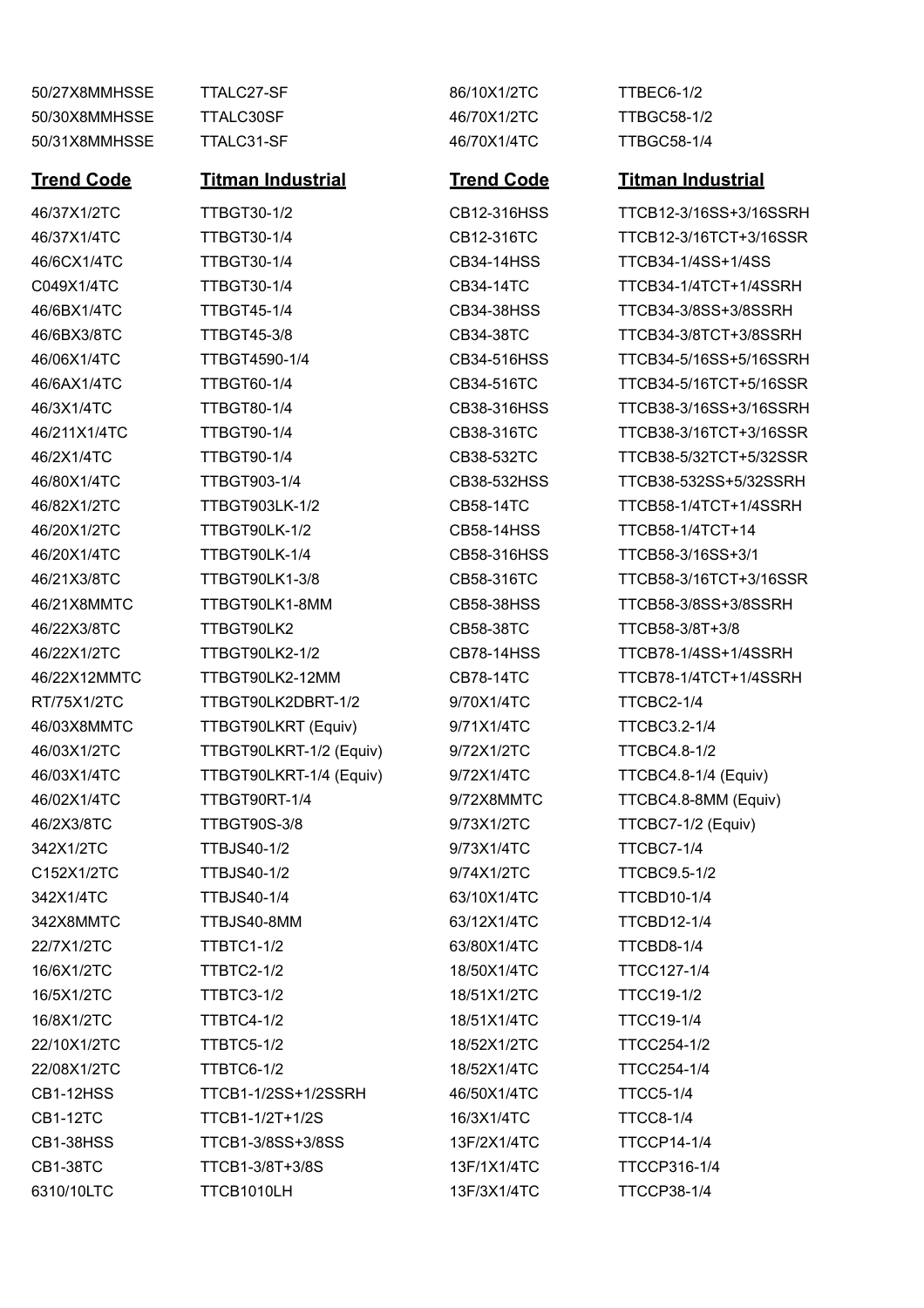6310/10RTC TTCB1010X316 46/50X1/2TC TTCCS-1/2 6310/38LTC TTCB1038LH 90/10X1/2TC TTCCT19-1/2 (Equiv) 6310/38RTC TTCB1038RH 90/10X12MMTC TTCCT19-12MM (Equiv) CB118-12HSS TTCB118HSS-1/2SS 46/75X1/2TC TTCDC63-1/2 CB118-12TC TTCB118TCT-1/2SS 46/75X1/4TC TTCDC63-1/4 CB12-14TC TTCB12-1/4TCT+1/4SSRH 10/1X1/2TC TTCHC45-1/2 CB12-14HSS TTCB12-14SS+1/4SSRH 10/1X3/8TC TTCHC45-3/8

## **Trend Code Titman Industrial Trend Code Titman Industrial**

10/2X1/2TC TTCHC60-1/2 8/11X1/4TC TTDBC5-1/4 10/2X3/8TC TTCHC60-3/8 46/7X1/4TC TTDBGT90-1/4 10H/2X1/4TC TTCHCP30-1/4 46/32X1/2TC TTDBOC38-1/2 10H/1X1/4TC TTCHCP45-1/4 46/32X1/4TC TTDBOC38-1/4 10H/1X3/8TC TTCHCP45-3/8 46/32X3/8TC TTDBOC38-3/8 10H/1X8MMHSS TTCHCP45-8MM HSS 31/1X1/4TC TTDC10-1/4 7/92X1/2TC TTCJ8-1/2 31/1X3/8TC TTDC10-3/8 46/66X1/2TC TTCLT63-1/2 31/2X1/4TC TTDC127-1/4 46/66X1/4TC TTCLT63-1/4 31/3X1/4TC TTDC14-1/4 20/2X1/4TC TTCPM18-1/4 31/3X3/8TC TTDC14-3/8 20/3X1/4TC TTCPM532-1/4 31/5X1/4TC TTDC16-1/4 9/0X1/4TC TTCRC22-1/4 31/5X3/8TC TTDC16-3/8 621/16LTC TTCS1058LH 31/6X3/8TC TTDC18-3/8 621/58LTC TTCS1058LH 31/7X3/8TC TTDC20-3/8 621/16RTC TTCS1058RH 84/07X1/4TC TTDEC1-1/4 621/58RTC TTCS1058RH 18/72X1/4TC TTDEC10-1/4 6200/10HSS TTCS10SS+7/32SSRH 84/09X1/4TC TTDEC11-1/4 6200/10TC TTCS10TCT+7/32SSRH 22/01X1/4TC TTDEC12-1/4 6200/12HSS TTCS12SS+1/4SSRH 7/06X1/4TC TTDEC14-1/4 6200/12TC TTCS12TCT+1/4SSRH 9/88X1/2TC TTDEC15-1/2 6200/14HSS TTCS14SS+9/32SSRH 84/11X1/4TC TTDEC2-1/4 6200/14TC TTCS14TC+9/32SSRH 9/04X1/2TC TTDEC3-1/2 6200/16HSS TTCS16SS+5/16SSRH 9/04X1/4TC TTDEC3-1/4 6200/16TC TTCS16TCT+5/16SSRH 84/02X1/4TC TTDEC4-1/4 6200/18HSS TTCS18SS+11/32SSRH 9/03X1/2TC TTDEC5-1/2 6200/18TC TTCS18TCT+11/32SSRH 9/03X1/4TC TTDEC5-1/4 6200/20HSS TTCS20SS+3/8SS 84/10X1/4TC TTDEC8-1/4 6200/20TC TTCS20TCT+3/8SSRH 9/78X1/2TC TTDECB-1/2 6200/22HSS TTCS22HSS+7/16SSRH 9/76X1/2TC TTDECB3-1/2 6200/22TC TTCS22TCT+7/16SSRH 9/76X1/4TC TTDECB3-1/4 6200/4HSS TTCS4SS+1/8SSRH 9/78X1/4TC TTDECB3-1/4 6200/4TC TTCS4TCT+1/8SSRH IT/3419140 TTDK000 6200/6HSS TTCS6SS+5/32SSRH IT/3400140 TTDK001 6200/6TC TTCS6TCT+5/32SSRH IT/3400240 TTDK002 6200/8HSS TTCS8SS+3/16SSRH IT/3400340 TTDK003 6200/8TC TTCS8TCT+3/16SSRH IT/3400440 TTDK004 19/30X1/2TC TTCSC35-1/2 IT/3400540 TTDK005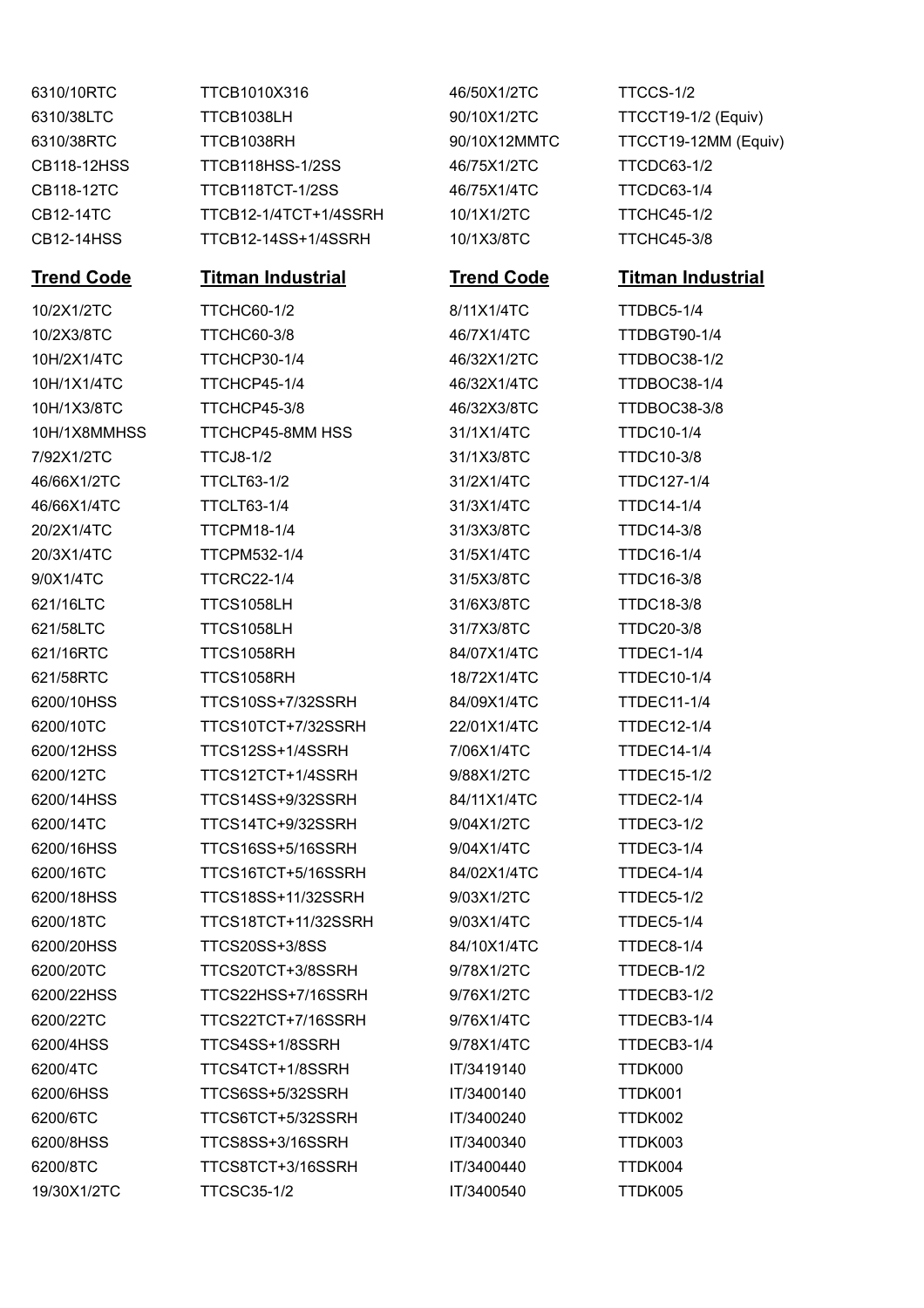| <b>TTCSC35-1/4</b>       | IT/3400640        | TTDK006                  |
|--------------------------|-------------------|--------------------------|
| <b>TTCSD10-1/4</b>       | IT/3400740        | TTDK007                  |
| <b>TTCSD12-1/4</b>       | IT/3400840        | TTDK008                  |
| <b>TTCSD8-1/4</b>        | IT/3400940        | TTDK009                  |
| <b>TTCT45L-1/4</b>       | IT/3401040        | TTDK010                  |
| <b>TTCTM10-1/2</b>       | IT/3401140        | TTDK011                  |
| <b>TTCWC20-1/2</b>       | IT/3401240        | TTDK012                  |
| <b>TTCWC22-1/2</b>       | IT/3401340        | TTDK013                  |
| <b>TTCWC26-1/2</b>       | IT/3401440        | TTDK014                  |
| TTDBB2-1/4 (Equiv)       | IT/3401540        | TTDK015                  |
| TTDBC3-1/4               | IT/3401640        | TTDK016                  |
| <b>Titman Industrial</b> | <b>Trend Code</b> | <b>Titman Industrial</b> |
| TTDK017                  | 91/10X1/2TC       | <b>TTEMC38-1/2</b>       |
| TTDK018                  | 18/61X1/2TC       | <b>TTEMC4-1/2</b>        |
| TTDK019                  | 18/71X1/2TC       | TTEMC5-1/2               |
| TTDK020                  | 9/90X1/2TC        | TTEMC6-1/2               |
| TTDK021                  | 18/73X1/2TC       | <b>TTEMC7-1/2</b>        |
| TTDK022                  | 7/61X1/2TC        | TTEMC8-1/2               |
| TTDK023                  | 22/04X1/2TC       | TTEMC9-1/2               |
| TTDK024                  | 4110/20TC         | <b>TTEXLONGSERIESM</b>   |
| TTDK025                  | 4110/11TC         | <b>TTEXLONGSERIESMB</b>  |
| TTDK026                  | 4110/12TC         | <b>TTEXLONGSERIESMB</b>  |
| TTDK027                  | 4110/13TC         | <b>TTEXLONGSERIESMB</b>  |
| TTDK028                  | 4110/15TC         | <b>TTEXLONGSERIESMB</b>  |
| TTDK029                  | 4110/16TC         | <b>TTEXLONGSERIESMB</b>  |
| TTDK030                  | 4110/18TC         | <b>TTEXLONGSERIESMB</b>  |
| TTDK031                  | F40TC             | <b>TTF40</b>             |
| TTDK032                  | F41TC             | <b>TTF41</b>             |
| TTDK033                  | F42TC             | TTF42                    |
| TTDK034                  | IT/3300350        | TTFK00                   |
| TTDK035                  | IT/3319140        | TTFK000                  |
| TTDK036                  | IT/3300140        | TTFK001                  |
| TTDK037                  | IT/3300240        | TTFK002                  |
| TTDK038                  | IT/3300340        | TTFK003                  |
| TTDK039                  | IT/3300450        | TTFK004                  |
| TTDK040                  | IT/3300540        | TTFK005                  |
| TTDK041                  | IT/3300640        | TTFK006                  |
| TTDK042                  | IT/3300740        | TTFK007                  |
| TTDK043                  | IT/3300840        | TTFK008                  |
| TTDK044                  | IT/3300940        | TTFK009                  |
| TTDK045                  | IT/3301040        | TTFK010                  |
| <b>TTDRC4-1/2</b>        | IT/3301140        | TTFK011                  |
| TTDRC4-1/4               | IT/3301240        | TTFK012                  |
| TTDSB10-1/2              | IT/3301340        | TTFK013                  |
| <b>TTDSB2-1/2</b>        | IT/3301440        | TTFK014                  |
|                          |                   |                          |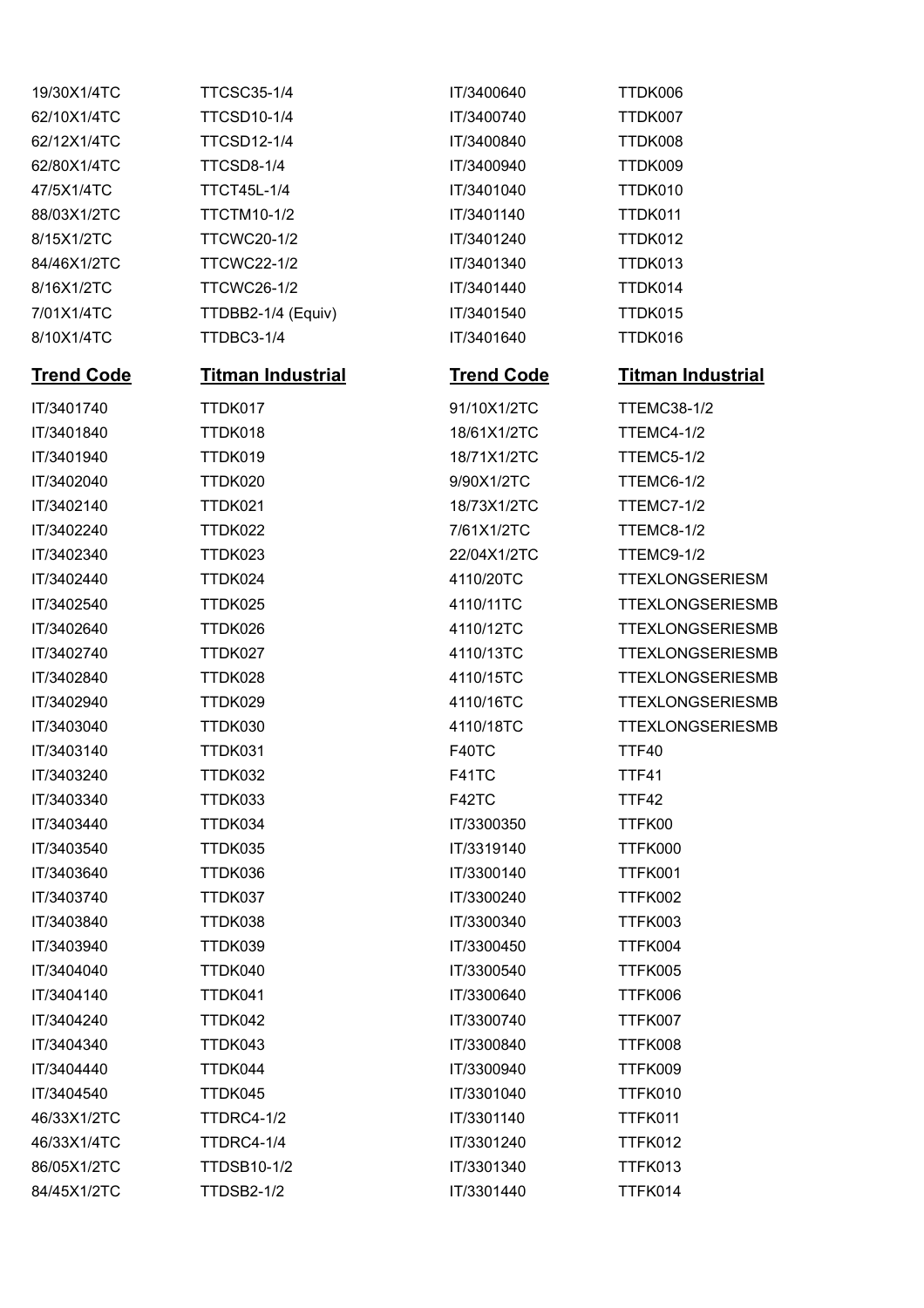| 84/05X3/8TC       | TTDSB3-3/8               | IT/3301540        | TTFK015                   |
|-------------------|--------------------------|-------------------|---------------------------|
| 84/48X1/2TC       | <b>TTDSB4-1/2</b>        | IT/3301640        | TTFK016                   |
| 84/49X1/2TC       | <b>TTDSB5-1/2</b>        | IT/3301740        | TTFK017                   |
| 86/03X1/2TC       | <b>TTDSB8-1/2</b>        | IT/3301840        | TTFK018                   |
| 86/04X1/2TC       | TTDSB9-1/2               | IT/3301940        | TTFK019                   |
| 9/77X3/8TC        | TTDSBB3-3/8              | IT/3302040        | TTFK020                   |
| 11/50X1/4TC       | <b>TTEC4-1/4</b>         | IT/3302140        | TTFK021                   |
| C162X1/4TC        | TTEDC12B-1/4             | IT/3302240        | TTFK022                   |
| 9/92X1/2TC        | <b>TTEMC10-1/2</b>       | IT/3302340        | TTFK023                   |
| 86/11X1/2TC       | <b>TTEMC11-1/2</b>       | IT/3302440        | TTFK024                   |
| 86/12X1/2TC       | <b>TTEMC14-1/2</b>       | IT/3302540        | TTFK025                   |
| 9/60X1/2TC        | <b>TTEMC17-1/2</b>       | IT/3302640        | TTFK026                   |
| 88/06X1/2TC       | <b>TTEMC18-1/2</b>       | IT/3302740        | TTFK027                   |
| 84/40X1/2TC       | TTEMC2-1/2               | IT/3302840        | TTFK028                   |
| 84/47X1/2TC       | TTEMC3-1/2               | IT/3302940        | TTFK029                   |
| <b>Trend Code</b> | <u>Titman Industrial</u> | <b>Trend Code</b> | <b>Titman Industrial</b>  |
| IT/3303040        | TTFK030                  | IT/3307840        | TTFK078                   |
| IT/3303140        | TTFK031                  | IT/3307940        | TTFK079                   |
| IT/3303240        | TTFK032                  | IT/3308040        | TTFK080                   |
| IT/3303340        | TTFK033                  | IT/3308140        | TTFK081                   |
| IT/3303440        | TTFK034                  | IT/3308240        | TTFK082                   |
| IT/3303540        | TTFK035                  | IT/3308340        | TTFK083                   |
| IT/3303640        | TTFK036                  | IT/3308440        | TTFK084                   |
| IT/3303740        | TTFK037                  | IT/3308540        | TTFK085                   |
| IT/3303840        | TTFK038                  | IT/3308640        | TTFK086                   |
| IT/3303940        | TTFK039                  | IT/3308740        | TTFK087                   |
| IT/3304040        | TTFK040                  | IT/3308840        | TTFK088                   |
| IT/3304140        | TTFK041                  | IT/3308940        | TTFK089                   |
| IT/3304240        | TTFK042                  | IT/3309040        | TTFK090                   |
| IT/3304340        | TTFK043                  | IT/3309140        | TTFK091                   |
| IT/3304440        | TTFK044                  | IT/3309240        | TTFK092                   |
| IT/3304540        | TTFK045                  | IT/3309340        | TTFK093                   |
| IT/3304640        | TTFK046                  | IT/3309640        | TTFK094                   |
| IT/3304740        | TTFK047                  | IT/3309740        | TTFK095                   |
| IT/3304840        | TTFK048                  | IT/3309840        | TTFK096                   |
| IT/3304940        | TTFK049                  | IT/3309940        | TTFK097                   |
| IT/3305040        | TTFK050                  | IT/3310040        | TTFK098                   |
| IT/3305140        | TTFK051                  | IT/3309440        | TTFK099                   |
| IT/3305240        | TTFK052                  | IT/3309540        | <b>TTFK100</b>            |
| IT/3305340        | TTFK053                  | 46/65X1/2TC       | TTFLT/CLT4-1/2<br>(Equiv) |
| IT/3305440        | TTFK054                  | 46/65X1/4TC       | TTFLT/CLT4-1/4<br>(Equiv) |
| IT/3305540        | <b>TTFK055</b>           | 37/1X1/4TC        | <b>TTFMC25-1/4</b>        |
| IT/3305640        | TTFK056                  | 84/94X1/4TC       | <b>TTFPC19-1/4</b>        |
| IT/3305740        | TTFK057                  | 84/94X3/8TC       | <b>TTFPC19-3/8</b>        |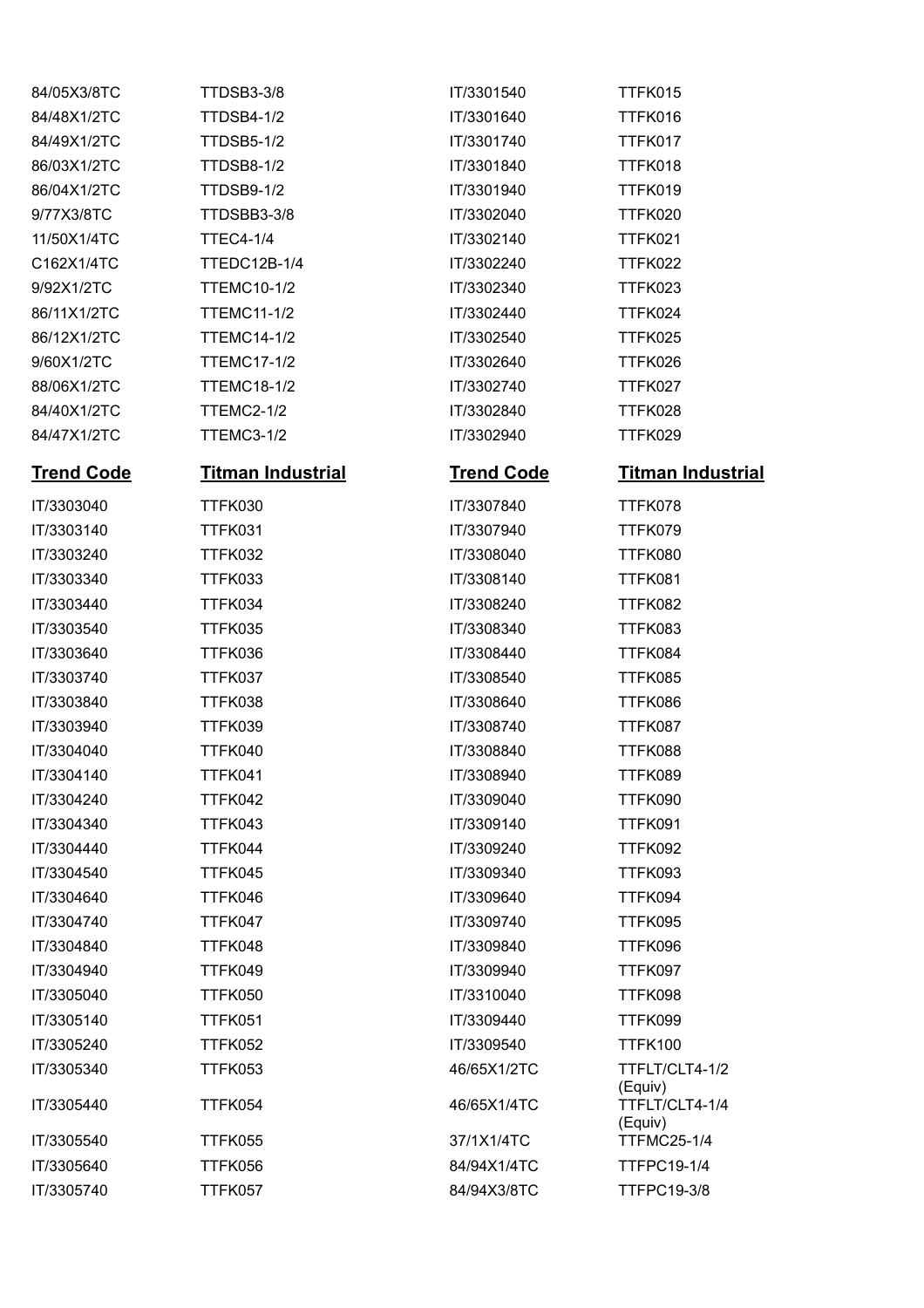| 1170000 <del>1</del> 0 | ,,,,,,,,,                | 071 JUAN 114       | I II I ULL-IIL      |
|------------------------|--------------------------|--------------------|---------------------|
| IT/3305940             | TTFK059                  | 84/95X1/2TC        | <b>TTFPC38-1/2</b>  |
| IT/3306040             | TTFK060                  | 84/92X1/2TC        | <b>TTFPC47-1/2</b>  |
| IT/3306140             | TTFK061                  | 84/91X1/2TC        | TTFPTGF-1/2         |
| IT/3306240             | TTFK062                  | 46/60X1/2TC        | <b>TTFQOG48-1/2</b> |
| IT/3306340             | TTFK063                  | 46/60X1/4TC        | <b>TTFQOG48-1/4</b> |
| IT/3306440             | TTFK064                  | 46/61X1/2TC        | <b>TTFQOG63-1/2</b> |
| IT/3306540             | TTFK065                  | 346X1/2TC          | <b>TTFSS40-1/2</b>  |
| IT/3306640             | TTFK066                  | 348X1/2TC          | <b>TTFSS50-15-1</b> |
| IT/3306740             | TTFK067                  | 345X1/2TC          | TTFSS50-20-1        |
| IT/3306840             | TTFK068                  | SL/A               | <b>TTG36152</b>     |
| IT/3306940             | TTFK069                  | SL/B               | TTG36202            |
| IT/3307040             | TTFK070                  | SL/C               | TTG36252            |
| IT/3307140             | TTFK071                  | SL/D               | TTG36302            |
| IT/3307240             | TTFK072                  | SL/G               | TTG36402            |
| IT/3307340             | TTFK073                  | SL/H               | <b>TTG36552</b>     |
| IT/3307440             | TTFK074                  | 34/41TC            | <b>TTG4010</b>      |
| IT/3307540             | TTFK075                  | SL/AA              | <b>TTG40152</b>     |
| IT/3307640             | TTFK076                  | SL/E               | <b>TTG40202</b>     |
| IT/3307740             | TTFK077                  | SL/CC              | <b>TTG40252</b>     |
| <b>Trend Code</b>      | <b>Titman Industrial</b> | <b>Trend Code</b>  | <b>Titman Indu</b>  |
| SL/DD                  | TTG40302                 | 3/83DCX1/2TC       | TTH122-1/2          |
| 34/01TC                | <b>TTG404</b>            | 3/83DX1/2TC        | TTH122-1/2          |
| SL/GG                  | TTG40402                 | C153DX1/2TC        | TTH122-1/2          |
| SL/K                   | TTG40502                 | <b>TR17DX1/2TC</b> | TTH122-1/2          |
| 34/20TC                | <b>TTG406</b>            | 2/82X1/2TC         | <b>TTH122-1/2SF</b> |
| 34/33TC                | <b>TTG408</b>            | 3/83DX12MMTC       | <b>TTH122-12MM</b>  |
| SL/F                   | TTG50252                 | 3/85X1/2TC         | TTH12212-1/2        |
| 13/3X1/2TC             | <b>TTGC10-1/2</b>        | RT/11X12MMTC       | TTH122RTL           |
| 13/3X1/4TC             | <b>TTGC10-1/4</b>        | RT/11X1/2TC        | TTH122RTL-1/        |
| 13/3X1/4HSS            | TTGC10-1/4HSS            | 53/83X1/2TC        | <b>TTH122S-1/2</b>  |
| 13/3X3/8TC             | <b>TTGC10-3/8</b>        | 53/83X12MMTC       | <b>TTH122S-12M</b>  |
| 13/4X1/2TC             | <b>TTGC11-1/2</b>        | 14/2X1/2TC         | TTH122UD1/2         |
| 13/4X12MMTC            | <b>TTGC11-12MM</b>       | 10/25X1/2TC        | <b>TTH12T-1/2</b>   |
| 13/5X3/8TC             | TTGC125-3/8              | 3/20X1/2TC         | TTH14-1/2           |
| 13/6X3/8TC             | <b>TTGC15-3/8</b>        | 3/22X1/2TC         | TTH141-1/2          |
| 15/1X1/2TC             | <b>TTGC20-1/2</b>        | 4/93X1/2TC         | TTH158-1/2          |
| 15/2X1/2TC             | TTGC254-1/2              | RT/12X1/2TC        | TTH16RTL-1/2        |
| 15/2X12MMTC            | TTGC254X12mm             | 4/15X1/2TC         | TTH2-1/2            |
| 12/5X1/4TC             | <b>TTGC5-1/4</b>         | 2/40X1/2TC         | TTH31634-1/2        |
| 13/1X1/2TC             | <b>TTGC8-1/2</b>         | 2/40X1/4HSS        | TTH31634-1/4I       |
| 13/1X1/4TC             | <b>TTGC8-1/4</b>         | 4/50X1/2TC         | TTH3412-1/2         |
| 13/1X1/4HSS            | TTGC8-1/4HSS             | 4/51X1/2TC         | TTH342-1/2          |
| 13/1X8MMTC             | TTGC8-8MM                | 3/50X1/2TC         | TTH381-1/2          |
| 13/1X8MMHSS            | TTGC8-8MMHSS             | 2/7X1/2TC          | <b>TTH381-1/2SF</b> |

84/91X1/2TC TTFPTGF-1/2 IT/3306540 TTFK065 346X1/2TC TTFSS40-1/2 **INGC** TTG40252 3/83DCX1/2TC TTH122-1/2 3/83DX1/2TC TTH122-1/2 C153DX1/2TC TTH122-1/2 TR17DX1/2TC TTH122-1/2 34/20TC TTG406 2/82X1/2TC TTH122-1/2SF 3/83DX12MMTC TTH122-12MM 3/85X1/2TC TTH12212-1/2 RT/11X12MMTC TTH122RTL RT/11X1/2TC TTH122RTL-1/2 53/83X1/2TC TTH122S-1/2 14/2X1/2TC TTH122UD1/2 10/25X1/2TC TTH12T-1/2 13/6X3/8TC TTGC15-3/8 3/22X1/2TC TTH141-1/2 RT/12X1/2TC TTH16RTL-1/2 2/40X1/2TC TTH31634-1/2 4/51X1/2TC TTH342-1/2

IT/3305840 TTFK058 84/96X1/2TC TTFPC22-1/2 84/95X1/2TC TTFPC38-1/2 84/92X1/2TC TTFPC47-1/2 46/60X1/2TC TTFQOG48-1/2 (Equiv) 46/60X1/4TC TTFQOG48-1/4 (Equiv) 46/61X1/2TC TTFQOG63-1/2 (Equiv) IT/3306640 TTFK066 348X1/2TC TTFSS50-15-1/2 IT/3306740 TTFK067 345X1/2TC TTFSS50-20-1/2

## **Trend Code Titman Industrial Trend Code Titman Industrial**

53/83X12MMTC TTH122S-12MM 13/1X1/2TC TTGC8-1/2 2/40X1/4HSS TTH31634-1/4HSS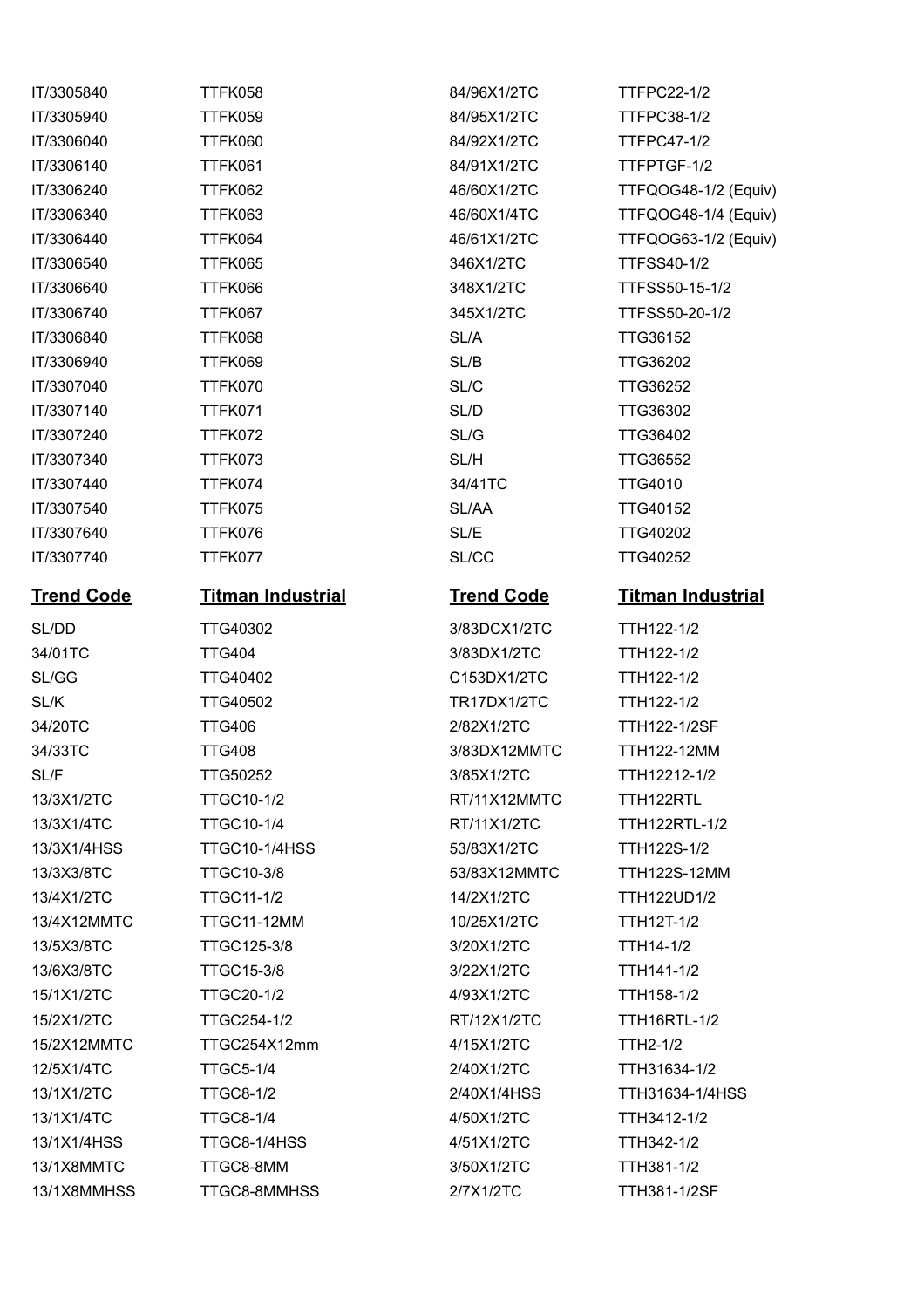13/2X8MMTC TTGC9-8MM 3/51X1/2TC TTH3814-1/2 13/2X1/2TC TTGC9.5-1/2 3/51X1/4TC TTH3814-1/4 13/2X1/4HSS TTGC9.5-1/4HSS 53/30X1/2TC TTH381S-1/2 87/01X1/2TC TTGJ1-1/2 RT/1X1/2TC TTH38RT-1/2 IT/7070371 TTGM6126B 3/4X1/2TC TTH516-1/2 22/1X1/2TC TTGOG20-1/2 3/41X1/2TC TTH5161-1/2 22/1X3/8TC TTGOG20-3/8 3/41X1/4TC TTH5161-1/4 S48/40X1/4STC TTGTC14-1/4 2/63X1/4TC TTH5161SF-1/4 4/8X1/2TC TTH1-1/2 2/63X1/2TC TTH516SF-1/2 4/80X1/2TC TTH112-1/2 4/20X1/2TC TTH58-1/2 4/12X1/2TC TTH1121-1/2 4/20X3/8TC TTH58-3/8 C033PX1/2TC TTH1121-1/2 4/21X1/2TC TTH5812-1/2 4/90X1/2TC TTH114-1/2 4/22X1/2TC TTH582-1/2 4/9X1/2TC TTH118-1/2 4/24X1/2TC TTH58212-1/2 3/81X1/2TC TTH12-1/2 10/26X1/2TC TTH58212T-1/2 3/81X1/4TC TTH12-1/4 RT/3X1/2TC TTH58RT-1/2 3/81X3/8TC TTH12-1/4 4/7X1/2TC TTH78-1/2 3/82X1/2TC TTH1212-1/2 4/7X3/8TC TTH78-3/8 3/83X1/2TC TTH1212-1/2 4/02X1/2TC TTH916-1/2 2/81X1/2TC TTH1212-1/2SF 4/02X1/4TC TTH916-1/4 53/82X1/2TC TTH1212S-1/2 1013/100TC TTHB10080/S 53/82X12MMTC TTH1212S-12MM 1004/10TC TTHB1080-1/2

13/2X1/4TC TTGC9-1/4 2/7X12MMTC TTH381-12MMSF

### **Trend Code Titman Industrial Trend Code Titman Industrial**

1004/11TC TTHB1180-1/2 1013/95TC TTHB9580/S-1/2 1004/12TC TTHB1280-1/2 34/4TC TTHDG1040 1004/13TC TTHB1380-1/2 34/40TC TTHDG1050 1004/14TC TTHB1480-1/2 34/1TC TTHDG450 1004/15TC TTHB1580/S-1/2 34/04TC TTHDG550 1004/16TC TTHB1680/S-1/2 34/22TC TTHDG640 1004/17TC TTHB1780/S-1/2 34/2TC TTHDG650 1004/18TC TTHB1880/S-1/2 34/3TC TTHDG850 1004/19TC TTHB1980/S-1/2 33/1X1/2 TTHDGA-1/2 104/20X3/8TC TTHB2065-3/8 33/1X12MM TTHDGA-12MM 1004/20TC TTHB2080/S-1/2 33/1X3/8 TTHDGA-3/8 1004/21TC TTHB2180/S-1/2 9A/1X1/2TC TTHHC20-1/2 1004/22TC TTHB2280/S-1/2 9A/1X1/4TC TTHHC20-1/4 1004/23TC TTHB2380/S-1/2 9A/1X12MMTC TTHHC20-12MM 1004/24TC TTHB2480/S-1/2 12/03X1/4TC TTHRC16-1/4 421/25X3/8TC TTHB2565 12/3X1/4TC TTHRC3-1/4 104/25X3/8TC TTHB25655-3/8 12/3X8MMTC TTHRC3-8MM 1004/25TC TTHB2580/S-1/2 12/3X8MMHSS TTHRC3-8MMHSS 421/26X3/8TC TTHB2665 12/5X3/8TC TTHRC5-3/8

14/1X1/2TC TTH1212UD1/2 1004/32TC TTHB11408S-1/2

104/26X3/8TC TTHB2665-3/8 12/5X8MMTC TTHRC5-8MM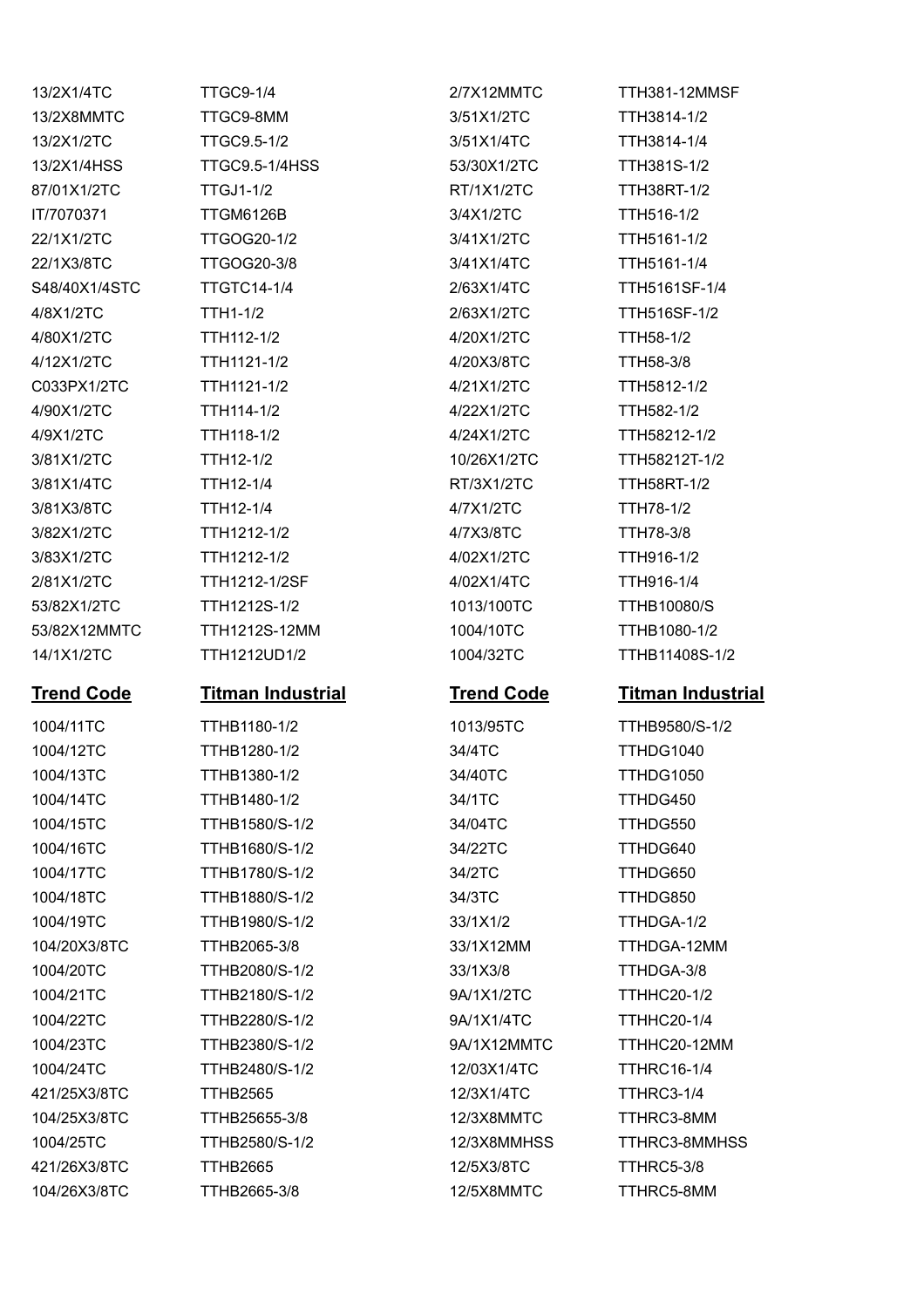1004/26TC TTHB2680/S-1/2 12/6X1/2TC TTHRC6.3-1/2 1004/27TC TTHB2780/S-1/2 12/6X1/4TC TTHRC6.3-1/4 421/28X3/8TC TTHB2865 12/6X8MMTC TTHRC6.3-8MM 1004/29TC TTHB2980/S-1/2 12/7X1/2TC TTHRC7-1/2 421/30X3/8TC TTHB3065 12/7X1/4TC TTHRC7-1/4 104/30X3/8TC TTHB30655-3/8 4/21X3/8TC TTHS812-3/8 1004/30TC TTHB3080/S-1/2 46/130X1/4TC TTIBC14-1/4 1004/31TC TTHB3180/S-1/2 46/130X12MMTC TTIBC14-12MM 1004/34TC TTHB3480/S-1/2 46/130X8MMTC TTIBC14-8MM 421/35X3/8TC TTHB3565 T46/0X1/4TC TTIBGT38-1/4 104/35X1/4TC TTHB3565-1/4 46/05X1/4TC TTIBGT63-1/4 421/35X1/4TC TTHB3565-1/4 46/07X1/4TC TTIBGT63LK-1/4 104/35X3/8TC TTHB35655-3/8 T46/04X1/4TC TTIBGT90-1/4 1004/35TC TTHB3580/S-1/2 T46/01X1/2TC TTIBGT90LK-1/2 1004/36TC TTHB3680/S-1/2 T46/01X1/4TC TTIBGT90LK-1/4 1004/38TC TTHB3880/S-1/2 T46/01X8MMTC TTIBGT90LK-8MM 1004/40TC TTHB4080/S-1/2 9/10X1/4TC TTJBC3-1/4 1004/45TC TTHB4580/S-1/2 9/11X1/4TC TTJBC5-1/4 1004/50TC TTHB5080/S-1/2 35/0X1/4TC TTKHC95-1/4 1013/55TC TTHB5580/S-1/2 35/0X8MMTC TTKHC95-8MM 1013/60TC TTHB6080/S-1/2 L101X1/4TC TTL101-1/4 1013/65TC TTHB6580/S-1/2 L101X8MMTC TTL101X8MMTC 1013/70TC TTHB7080/S-1/2 RB/E TTL12 1013/75TC TTHB7580/S-1/2 RB/E/10 TTL12 1013/80TC TTHB8080S L128X1/4TC TTL128-1/4 1013/85TC TTHB8580/S-1/2 L128X8MMTC TTL128X8MMTC 1013/90TC TTHB9080/S-1/2 RB/A TTL30

# **Trend Code Titman Industrial Trend Code Titman Industrial**

RB/A/10 TTL30 3/73DX1/2TC TTM1250-1/2 RB/F TTL30 3/73DX12MMTC TTM1250-12MM RB/F/10 TTL30 3/9X1/4TC TTM1320-1/4 RB/B TTL50 4/0X1/2TC TTM1325-1/2 RB/B/10 TTL50 4/0X1/4TC TTM1325-1/4 L120X1/4TC TTLDC12.7-1/4 (Equiv) 4/0X3/8TC TTM1325-3/8 L80X1/4TC TTLDC12L-1/4 (Equiv) 4/0X8MMTC TTM1325-8MM L90X1/2TC TTLDC17.5-1/2 (Equiv) 4/01X1/4TC TTM1420-1/4 L100X1/2TC TTLDC20.5-1/2 (Equiv) 4/05X1/4TC TTM1420-1/4 L70X1/4TC TTLDC95-1/4 (Equiv) 4/01X1/2TC TTM1425-1/2 34/6TC TTLDT10 4/03X1/2TC TTM1450-1/2 33/60X1/2 TTLDTA-1/2NB 4/1X1/2TC TTM1525-1/2 33/60X1/4 TTLDTA-1/4NB 4/1X1/4TC TTM1525-1/4 33/60X3/8 TTLDTA-3/8NB 4/1X3/8TC TTM1525-3/8 33/60X8MM TTLDTA-8MMNB 4/1X8MMTC TTM1525-8MM 18/96X1/2TC TTLFC25-1/2 4/27X1/2TC TTM1625-1/2

1004/28TC TTHB2880/S-1/2 12/6X8MMHSS TTHRC6.3-8MMHSS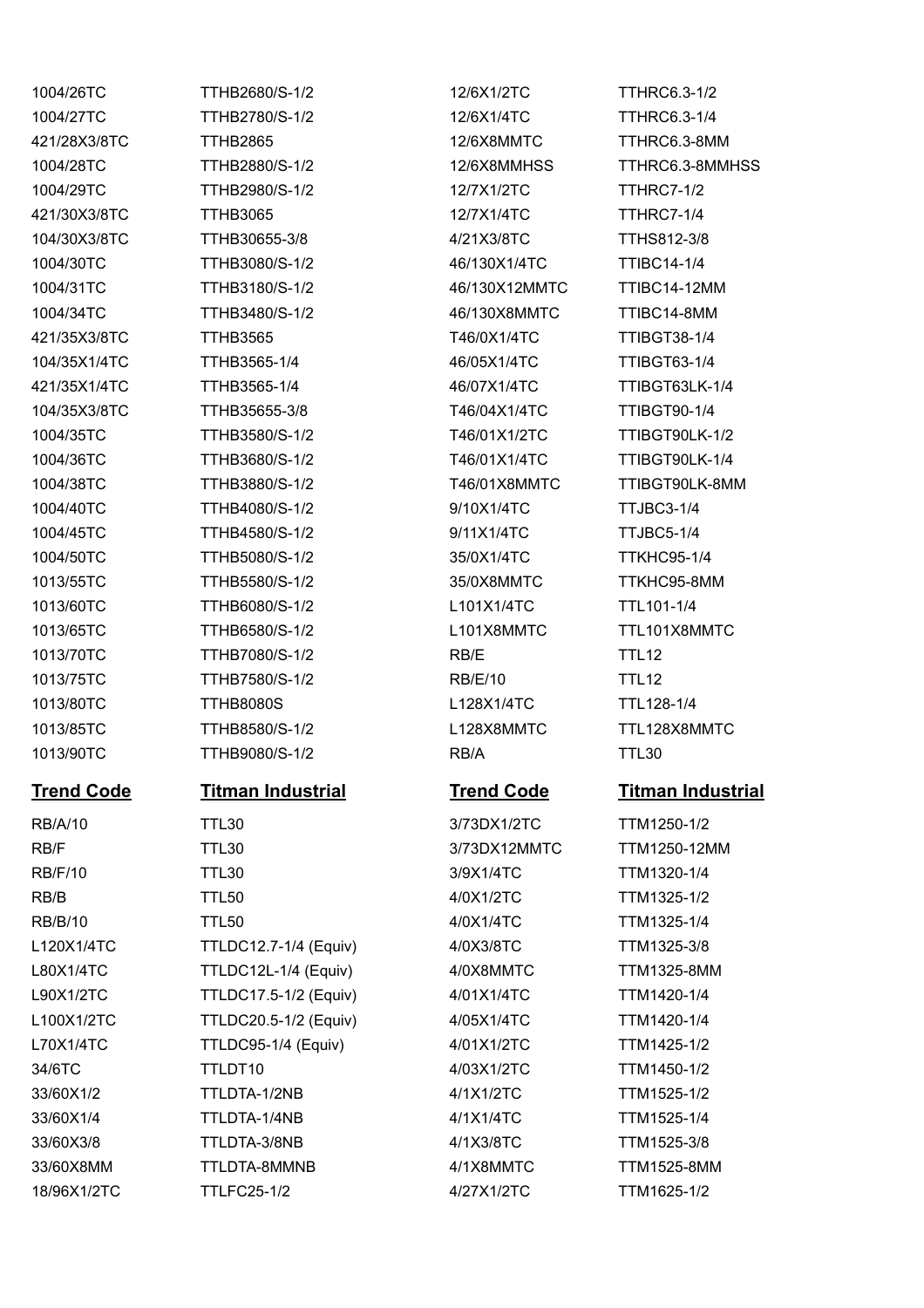| 3/84LX1/2TC             | <b>TTLH12-1/2</b>                        | 4/2X1/2TC               | TTM1625-1/2                        |
|-------------------------|------------------------------------------|-------------------------|------------------------------------|
| 2/6LX1/4TC              | <b>TTLH14-1/4</b>                        | 4/25X1/4TC              | TTM1725-1/4                        |
| 4/5LX1/2TC              | TTLH34-1/2                               | 4/4X1/2TC               | TTM18220-1/2                       |
| 3/55LX3/8TC             | <b>TTLH38-3/8</b>                        | 4/4X1/4TC               | TTM18220-1/4                       |
| 3/55LX8MMTC             | TTLH38-8MMTC                             | 4/4X3/8TC               | TTM18220-3/8                       |
| 2/07LX3/8TC             | TTLH38SF                                 | 4/40X1/2TC              | TTM18232-1/2                       |
| 2/65LX3/8TC             | TTLH516SF                                | 4/40X3/8TC              | TTM18232-3/8                       |
| 4/23LX1/2TC             | <b>TTLH58-1/2</b>                        | 4/29X1/2TC              | TTM1825-1/2                        |
| 3/70LX3/8TC             | TTLH716-3/8                              | 4/29X1/4TC              | TTM1825-1/4                        |
| 61/10X1/4TC             | <b>TTLSD10-1/4</b>                       | 4/30X1/2TC              | TTM1850-1/2                        |
| 61/01X1/4TC             | <b>TTLSD100-1/4</b>                      | 4/6X1/2TC               | TTM2025-1/2                        |
| 61/12X1/4TC             | <b>TTLSD12-1/4</b>                       | 4/6X1/4TC               | TTM2025-1/4                        |
| 61/06X1/4TC             | <b>TTLSD60-1/4</b>                       | 4/6X3/8TC               | TTM2025-3/8                        |
| 61/80X1/4TC             | <b>TTLSD8-1/4</b>                        | 4/6X8MMTC               | <b>TTM2025-8MM</b>                 |
| 61/08X1/4TC             | <b>TTLSD80-1/4</b>                       | 4/70X1/2TC              | TTM2525-1/2                        |
| 20/50X1/2TC             | TTLTSB3-1/2                              | 4/70X1/4TC              | TTM2525-1/4                        |
| 3/6X1/2TC               | TTM1020-1/2                              | 4/70X8MMTC              | <b>TTM2525-8MM</b>                 |
| 3/6X1/4TC               | TTM1020-1/4                              | 3/04X1/4TC              | TTM258-1/4                         |
| 3/6X1/4HSS              | <b>TTM1020-1/4HSS</b>                    | 2/10X1/4HSS             | <b>TTM25SF-1/4</b>                 |
| 3/6X3/8TC               | TTM1020-3/8                              | 2/10X1/4TC              | <b>TTM25SF-1/4</b>                 |
| 3/6X8MMTC               | <b>TTM1020-8MM</b>                       | 2/10X8MMTC              | TTM25SF-8MM                        |
| 3/61X1/2TC              | TTM1025-1/2                              | 2/10X8MMHSS             | TTM25SF-8MMHSS                     |
| 3/61X1/4TC              | TTM1025-1/4                              | 3/06X1/4TC              | TTM265-1/4                         |
| 3/60X1/2TC              | TTM1035-1/2                              | 3/06X8MMTC              | TTM265-8MM                         |
| 3/7X1/2TC               | TTM1125-1/2                              | 4/91X1/2TC              | TTM3025-1/2                        |
| 3/7X1/4TC               | TTM1125-1/4                              | 2/15X1/4TC              | TTM310-1/4                         |
| 3/7X3/8TC               | TTM1125-3/8                              | 3/05X1/4TC              | TTM310-1/4                         |
| 3/8X1/2TC               | TTM1220-1/2                              | 2/15X8MMTC              | <b>TTM310-8MM</b>                  |
| 3/8X1/4TC               | TTM1220-1/4                              | 4/10X1/2TC              | TTM3525-1/2                        |
| 3/8X3/8TC               | TTM1220-3/8                              | 3/01X1/2TC              | TTM410-1/2                         |
| 3/8X8MMTC               | <b>TTM1220-8MM</b>                       | 3/01X1/4TC              | TTM410-1/4                         |
| 3/71X1/2TC              | TTM1225-1/2                              | 2/3X3/8TC               | TTM410-3/8SF                       |
| <b>Trend Code</b>       | <b>Titman Industrial</b>                 | <b>Trend Code</b>       | <b>Titman Industrial</b>           |
|                         |                                          |                         |                                    |
| 3/01X8MMTC<br>2/3X1/2TC | <b>TTM410-8MM</b><br><b>TTM410SF-1/2</b> | 4109/17RTC<br>1009/20TC | TTMB1757RTC<br><b>TTMB2057/2/C</b> |
| 2/3X1/4TC               | <b>TTM410SF-1/4</b>                      | 1109/20TC               | TTMB2057-2WXCT                     |
|                         |                                          |                         |                                    |
| 2/3X1/4HSS              | <b>TTM410SF-1/4HSS</b>                   | 1009/25LTC              | <b>TTMB2557/2/CLH</b>              |
| 3/1X1/4TC               | TTM516-1/4                               | 1009/25TC               | <b>TTMB2557/2/CRH</b>              |
| 3/1X8MMTC               | <b>TTM516-8MM</b>                        | 1209/25TC               | TTMB2557/3W35                      |
| 2/45X1/4TC              | TTM520SF-1/4                             | 1109/25TC               | TTMB2557-2WXCT                     |
| 3/2X1/2TC               | TTM616-1/2                               | 1009/26TC               | <b>TTMB2657/2/C</b>                |
| 3/2X1/4TC               | TTM616-1/4                               | 1109/26TC               | TTMB2657-2WXCT                     |
| 3/2X3/8TC               | TTM616-3/8                               | 1009/28TC               | <b>TTMB2857/2/C</b>                |
| 3/2X8MMTC               | <b>TTM616-8MM</b>                        | 1209/28TC               | TTMB2857/3W35                      |

2/55X1/4TC TTM620SF-1/4 1109/28TC TTMB2857-2WXCT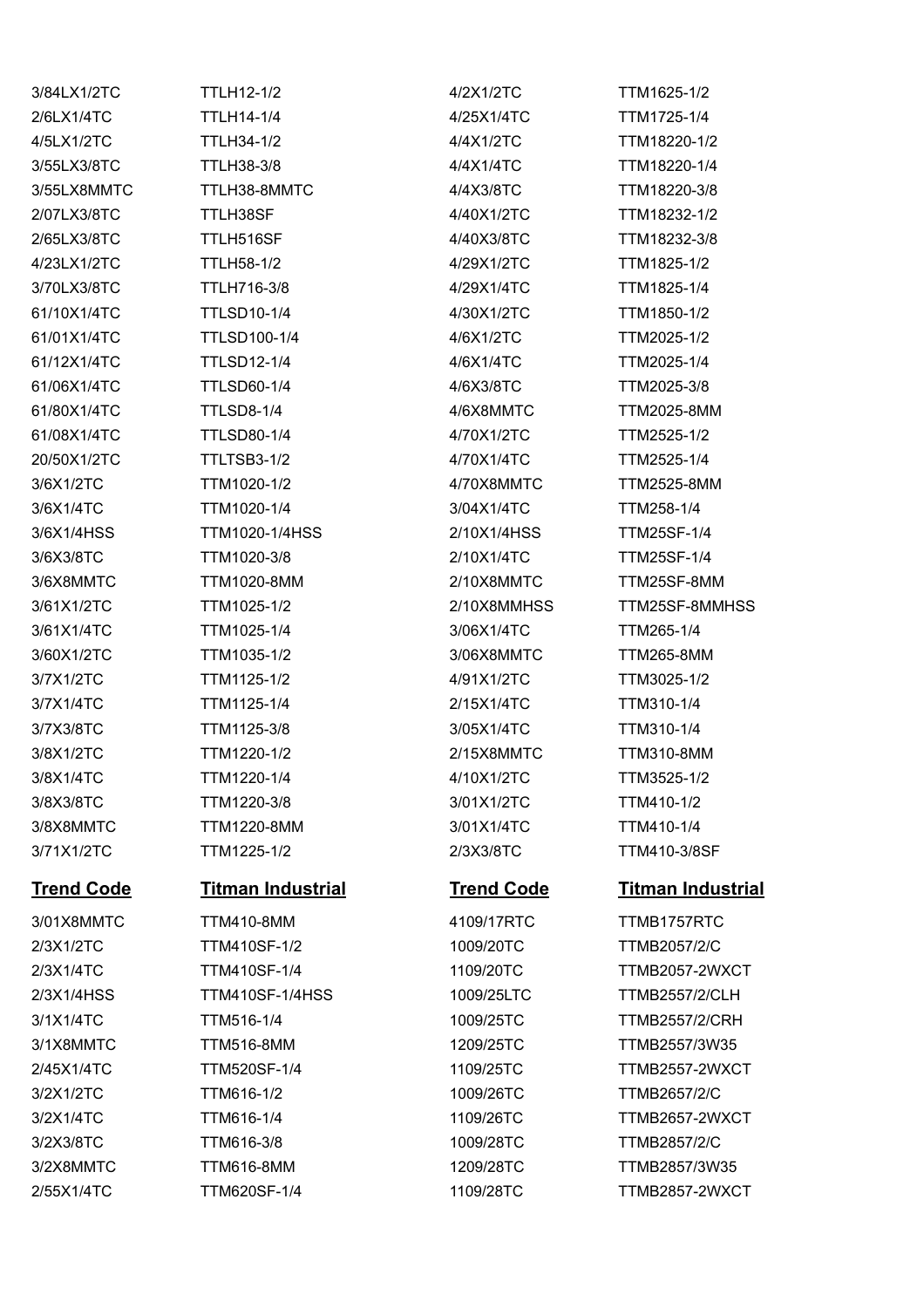3/24X1/2TC TTM625-1/2 1209/30TC TTMB3057/3W35 3/24X1/4TC TTM625-1/4 1109/30TC TTMB30572WXCT 3/20X1/4TC TTM6316-1/4 1009/35TC TTMB3557/2/C 3/20X3/8TC TTM6316-3/8 IT/2031257 TTMB3557/2/CRH ACR3/20X1/4STC TTM6316ACRYLIC-1/4 1209/35TC TTMB3557/3W35 3/22X1/4TC TTM6325-1/4 1109/35TC TTMB3557-2WXCT 3/3X1/4TC TTM716-1/4 4109/5LTC TTMB557 3/3X8MMTC TTM716-8MM 4109/5RTC TTMB557 2/62X1/4TC TTM720SF-1/4 4507/5LTC TTMB557LTC 3/4X1/4TC TTM820-1/4 4507/5RTC TTMB557V/PT 3/4X3/8TC TTM820-3/8 4109/6RTC TTMB657 3/4X8MMTC TTM820-8MM 4109/6LTC TTMB657LH 3/43X1/4TC TTM825-1/4 4507/6LTC TTMB657LTC 3/5X1/2TC TTM920-1/2 4507/6RTC TTMB657V/PT 3/5X1/4TC TTM920-1/4 IT/2010377 TTMB670 3/5X3/8TC TTM920-3/8 4109/8LTC TTMB857 3/5X3/8HSS TTM920-3/8HSS 4507/8LTC TTMB857LTC 4109/10LTC TTMB1057 4507/8RTC TTMB857V/PT 4109/10RTC TTMB1057 4109/95RTC TTMB9557 4507/10RTC TTMB1057V/PT 4109/95LTC TTMB9557LTC 53BRRH TTMB10BR 10/21X1/2TC TTMC45-1/2 53BRLH TTMB10BRLH 86/15X1/2TC TTMFJ30-1/2 5341RH TTMB10M 10/99X1/2TC TTMLC68-1/2 5341LH TTMB10MLH 421/20X3/8TC TTnearest HB2065 53RYRH TTMB10RY 4110/19TC TTNLS 53RYLH TTMB10RYLH 7D/2X1/4TC TTOBC14-1/4 4109/12LTC TTMB1257 7D/2X3/8TC TTOBC14-3/8 4109/12RTC TTMB1257 7D/1X1/4TC TTOBC18-1/4 4507/12LTC TTMB1257LTC 7D/3X1/4TC TTOBC38-1/4 4507/12RTC TTMB1257V/PT 7D/3X3/8TC TTOBC38-3/8 4109/15RTC TTMB1557 7/5X1/2TC TTOC10-1/2 1109/15TC TTMB1557-2WXCT 7/5X1/4TC TTOC10-1/4 4109/15LTC TTMB1557LTC 7/5X1/4HSS TTOC10-1/4HSS 4109/16RTC TTMB1657 7/5X3/8TC TTOC10-3/8 4109/16LTC TTMB1657LTC 7/6X1/2TC TTOC12-1/2 4109/17LTC TTMB1757LTC 7/6X1/4TC TTOC12-1/4 7/6X3/8TC TTOC12-3/8 C016X1/4TC TTP38-1/4 7/66X1/2TC TTOC125-1/2 3/50X1/4TC TTP381-1/4 7/66X3/8TC TTOC125-3/8 3/50X3/8TC TTP381-3/8 7/7X1/2TC TTOC15-1/2 3/50X8MMTC TTP381-8MM

7/7X1/4TC TTOC15-1/4 53/30X1/4TC TTP381S-1/4 7/10x1/4TC TTOC4-1/4 53/30X8MMTC TTP381S-8MM 7/2x1/2TC TTOC5-1/2 4/2X1/4TC TTP58-1/4

# **Trend Code Titman Industrial Trend Code Titman Industrial**

7/7X3/8TC TTOC15-3/8 53/30X12MMTC TTP381S-12MM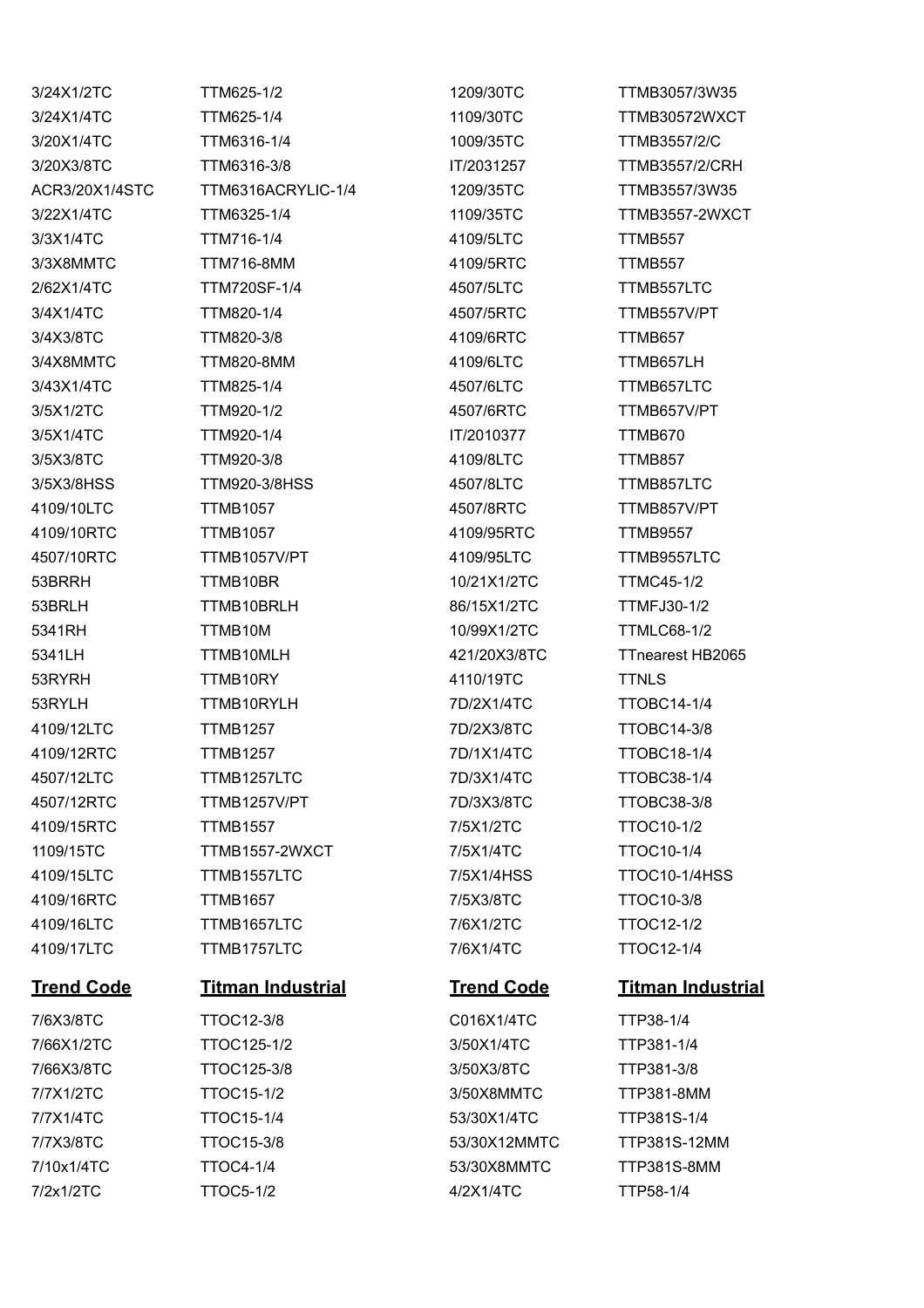| <b>Trend Code</b> | <b>Titman Industrial</b> | <b>Trend Code</b> | <b>Titman Industrial</b> |
|-------------------|--------------------------|-------------------|--------------------------|
| 4/5X8MMTC         | TTP341-8MM               | 47/40X1/2TC       | TTPTC127-1/2             |
| 4/5X3/8TC         | TTP341-3/8               | 9/20X1/4TC        | TTPRC9-1/4               |
| 4/5X1/4TC         | TTP341-1/4               | 88/02X1/2TC       | <b>TTPRC7-1/2</b>        |
| 2/2X1/4HSS        | TTP18SF-1/4HSS           | 88/04X1/2TC       | <b>TTPRC5-1/2</b>        |
| 3/10X1/4TC        | TTP18-1/4                | 88/09X1/2TC       | TTPRC4-1/2               |
| 3/10X1/2TC        | TTP18-1/2                | 88/08X1/2TC       | TTPRC3-1/2               |
| 3/22X3/8TC        | TTP141-3/8               | 88/07X1/2TC       | <b>TTPRC2-1/2</b>        |
| S3/22X1/4STC      | TTP141-1/4               | 88/10X1/2TC       | <b>TTPRC1-1/2</b>        |
| 2/6X3/8TC         | <b>TTP14-3/8SF</b>       | 92/25X1/2TC       | <b>TTPRC/1-1/2</b>       |
| 2/6X1/4HSS        | TTP14-1/4SFHSS           | 9/5X1/2TC         | TTPRC-1/2                |
| 2/6X1/4TC         | <b>TTP14-1/4SF</b>       | 88/01X1/2TC       | <b>TTPR2-1/2</b>         |
| 3/02X1/4TC        | TTP14-1/4                | 24/80X1/4TC       | TTPMC8-1/4               |
| 2/6X1/2TC         | <b>TTP14-1/2SF</b>       | 24/12X1/4TC       | <b>TTPMC12-1/4</b>       |
| 4/08X1/4HSS       | <b>TTP134-1/4HSS</b>     | 24/10X1/4TC       | <b>TTPMC10-1/4</b>       |
| 4/08X1/4TC        | TTP134-1/4               | 46/10X3/8TC       | <b>TTPGC25-3/8</b>       |
| 4/08X1/2TC        | TTP134-1/2               | 46/100X1/2TC      | <b>TTPGC25-1/2</b>       |
| 3/08X1/4TC        | TTP121-1/4               | 46/94X1/2TC       | TTPGC1925-1/2            |
| 3/08X1/2TC        | TTP121-1/4               | 46/09X1/2TC       | <b>TTPGC19-1/2</b>       |
| 3/80X1/4TC        | TTP12-1/4                | 46/90X1/4TC       | TTPGC16LK-1/4            |
| 4/8X3/8HSS        | TTP1-3/8HSS              | 46/91X1/4TC       | TTPGC12795-1/4           |
| 4/8X3/8TC         | <b>TTP1-3/8</b>          | 46/96X1/4TC       | TTPGC12714-1/4           |
| 47/3X1/4TC        | TTOT80-1/4               | 46/95X1/4TC       | TTPGC12.7-1/4            |
| 47/6AX1/4TC       | TTOT60-1/4               | 47/50X1/2TC       | TTPDT127-1/2             |
| 47/6CX1/4TC       | TTOT30-1/4               | 18/54X1/2TC       | TTPCC5-1/2               |
| 46/270X12MMTC     | TTOSC10-12MM             | 18/56X1/2TC       | <b>TTPCC35-1/2</b>       |
| 6/5X1/4TC         | <b>TTOSC10-1/4</b>       | 18/55X1/4TC       | <b>TTPCC22-1/4</b>       |
| 46/270X1/4TC      | <b>TTOSC10-1/4</b>       | 18/53X1/4TC       | <b>TTPCC2.5-1/4</b>      |
| 22/3X1/4TC        | TTOGP63-1/4 (Equiv)      | 18/01X1/4TC       | <b>TTPC25-1/4</b>        |
| 22/3X1/2TC        | TTOGP63-1/2 (Equiv)      | 18/01X1/2TC       | <b>TTPC25-1/2</b>        |
| 19/2X3/8TC        | TTOGM932-3/8             | 18/60X1/4TC       | <b>TTPC24-1/4</b>        |
| 19/2X1/4HSS       | TTOGM932-1/4HSS          | 18/70X1/4TC       | <b>TTPC22-1/4</b>        |
| 19/2X1/4TC        | TTOGM932-1/4             | 84/31X1/4TC       | <b>TTPC21-1/4</b>        |
| 19/1x1/4HSS       | <b>TTOGM316-1/4HSS</b>   | 7/1X1/4TC         | <b>TTPC20-1/4</b>        |
| 19/1x1/4TC        | TTOGM316-1/4             | 18/1X3/8TC        | <b>TTPC18-3/8</b>        |
| 19/60X1/4TC       | TTOG38-1/4               | 18/1X1/2TC        | <b>TTPC18-1/2</b>        |
| 19/62X1/4TC       | <b>TTOG19-1/4</b>        | 4/07X1/4TC        | TTP78-1/4                |
| 19/61X1/4TC       | <b>TTOG12-1/4</b>        | 4/26X1/4TC        | TTP581-1/4               |
| 7/4X1/4TC         | <b>TTOC8-1/4</b>         | 4/26X1/2TC        | TTP581-1/2               |
| 7/4X1/2TC         | <b>TTOC8-1/2</b>         | 4/2X8MMTC         | <b>TTP58-8MM</b>         |
| 7/2X1/4TC         | <b>TTOC5-1/4</b>         | 4/2X3/8TC         | TTP58-3/8                |

47/40X3/8TC TTPTC127-3/8 46/150X1/4TC TTROCB127-1/4

47/45X3/8TC TTPTC38-3/8 46/150X8MMTC TTROCB127-8MM S47/4X1/4STC TTPTC63-1/4 46/17X12MMTC TTROCB19 (Equiv) 46/30X1/4TC TTRBB29-1/4 46/17X1/2TC TTROCB19-1/2 (Equiv)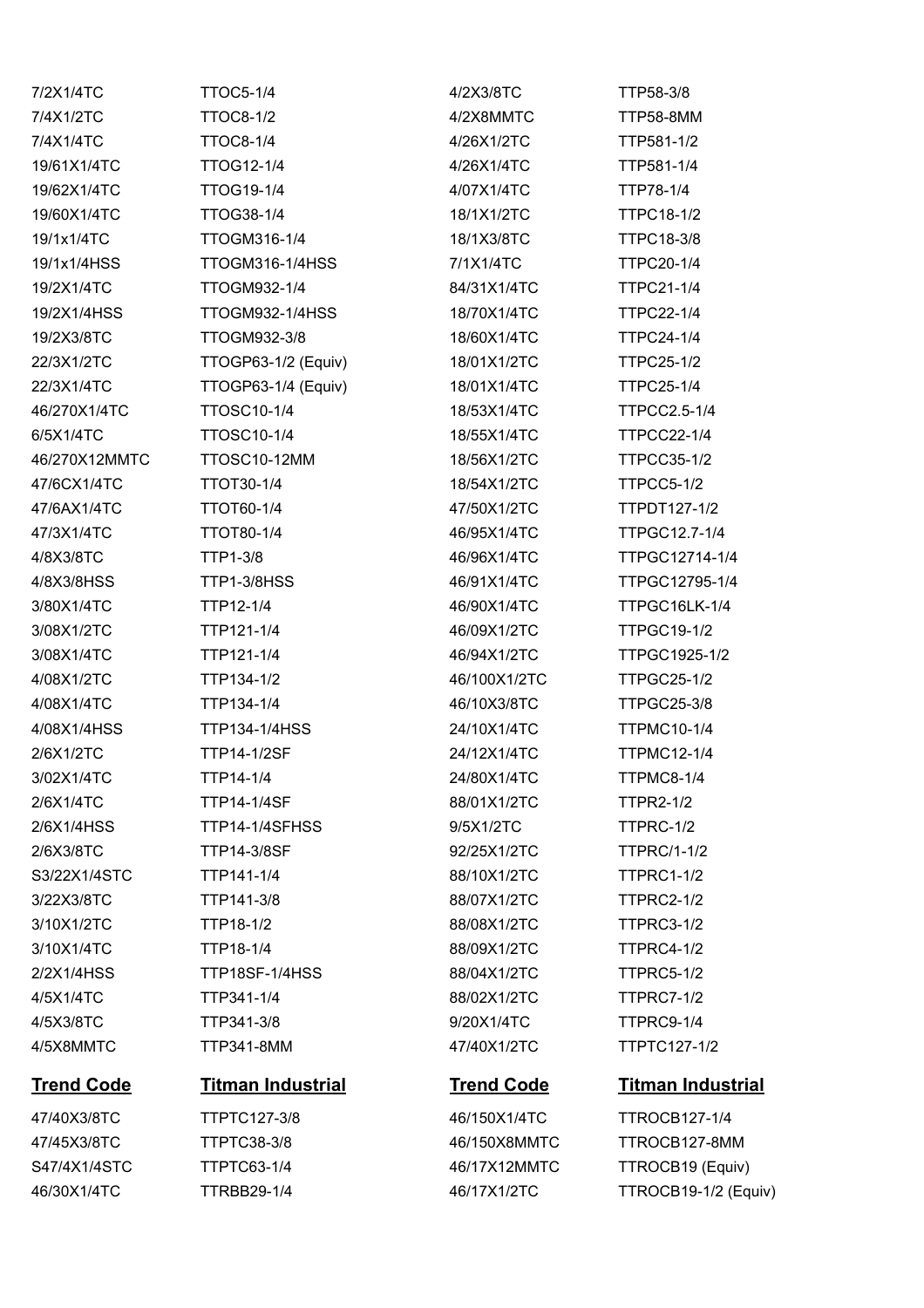C105X1/4TC TTRBB38-1/2 46/18X12MMTC TTROCB25 (Equiv) 46/29X3/8TC TTRBB38-3/8 46/118X1/2TC TTROCB3-1/2 46/290X1/2TC TTRBB9.5-1/2 46/118X1/4TC TTROCB3-1/4 8D/3X1/4HSS TTRCB12-1/4HSS 46/118X8MMTC TTROCB3x8MM 8D/1X1/4TC TTRCB14-1/4 46/12X1/2TC TTROCB5-1/2 46/44X1/4TC TTRCB14-1/4 (Equiv) 46/12X1/4TC TTROCB5-1/4 8D/1X1/4HSS TTRCB14-1/4HSS 46/12X12MMTC TTROCB5-12MM 46/44X8MMTC TTRCB14-8MM (Equiv) 46/93X1/2TC TTROCB516-1/2 46/390X1/2TC TTRCB32-18-25-1/2 46/93X1/4TC TTROCB516-1/4 46/39X1/2TC TTRCB95-127-1/2 46/93X12MMTC TTROCB516-12MM 46/39X1/4TC TTRCB95-127-1/4 46/93X8MMTC TTROCB516-8MM 46/39X12MMTC TTRCB95-127-12MM 46/160X1/2TC TTROCB58-1/2 46/39X8MMTC TTRCB95-127-8MM 46/160X12MMTC TTROCB58-12MM 46/39LX1/2TC TTRCB95-127L-1/2 46/130X1/2TC TTROCB63-1/2 7/93X1/2TC TTRCJ8-1/2 46/125X1/2TC TTROCB66-1/2 20/20X1/4TC TTRCPM18-1/4 46/125X1/4TC TTROCB66-1/4 86/06X1/2TC TTREC8-1/2 46/155X1/2TC TTROCB916-1/2 10/20X1/2TC TTRMC45-1/2 46/155X12MMTC TTROCB916-12MM 46/230X1/2TC TTROB4-1/2 46/140X1/2TC TTROCB95-1/2 46/23X1/2TC TTROB4-1/2 46/140X1/4TC TTROCB95-1/4 46/230X1/4TC TTROB4-1/4 46/140X8MMTC TTROCB95-8MM 46/240X1/2TC TTROB63-1/2 46/40X1/2TC TTROCBS12-1/2 46/240X1/4TC TTROB63-1/4 46/40X3/8TC TTROCBS12-3/8 7E/5X1/4TC TTROC12-1/4 22/02X1/4TC TTROG16-1/4 7E/5X3/8TC TTROC12-3/8 22/03X1/2TC TTROG20-1/2 7E/2X1/4TC TTROC14-1/4 8E/1X1/2TC TTROGP4-1/2 7E/01X1/4TC TTROC18-1/4 8E/1X1/4TC TTROGP4-1/4 7E/1X1/4TC TTROC316-1/4 8E/2X1/2TC TTROGP63-1/2 7E/7X3/8TC TTROC34-3/8 8E/2X1/4TC TTROGP63-1/4 7E/4X1/4TC TTROC38-1/4 755X1/2TC TTROS38-1/2 7E/4X3/8TC TTROC38-3/8 755X12MMTC TTROS38-12MM 7E/3X1/4TC TTROC516-1/4 7/96X12MMTC TTROU127 (Equiv) 7E/6X3/8TC TTROC58-3/8 7/98X12MMTC TTROU127 (Equiv) 46/150X1/2TC TTROCB127-1/2 7/99X12MMTC TTROU14 (Equiv)

46/30X8MMTC TTRBB29-8MM 46/97X1/2TC TTROCB22-1/2 (Equiv)

46/29X1/2TC TTRBB38-1/2 46/97X12MMTC TTROCB22-12MM (Equiv) 46/29X1/4TC TTRBB38-1/4 46/18X1/2TC TTROCB25-1/2 (Equiv) 8D/2X1/4TC TTRBC38-1/4 46/98X1/2TC TTROCB32-1/2 (Equiv) 8D/2X3/8TC TTRBC38-3/8 46/98X12MMTC TTROCB32-12MM (Equiv) 8D/4X1/4TC TTRBC4-1/4 46/99X1/2TC TTROCB38-1/2 (Equiv) 8D/3X1/4TC TTRCB12-1/4 46/99X12MMTC TTROCB38-12MM (Equiv) 20/30X1/4TC TTRCPM532-1/4 46/125X8MMTC TTROCB66X8MMTC 46/145X1/2TC TTROCB11-1/2 7/96X1/2TC TTROU127-1/2 (Equiv) 46/145X1/4TC TTROCB11-1/4 7/98X1/2TC TTROU127-1/2 (Equiv)

**Trend Code Titman Industrial Trend Code Titman Industrial**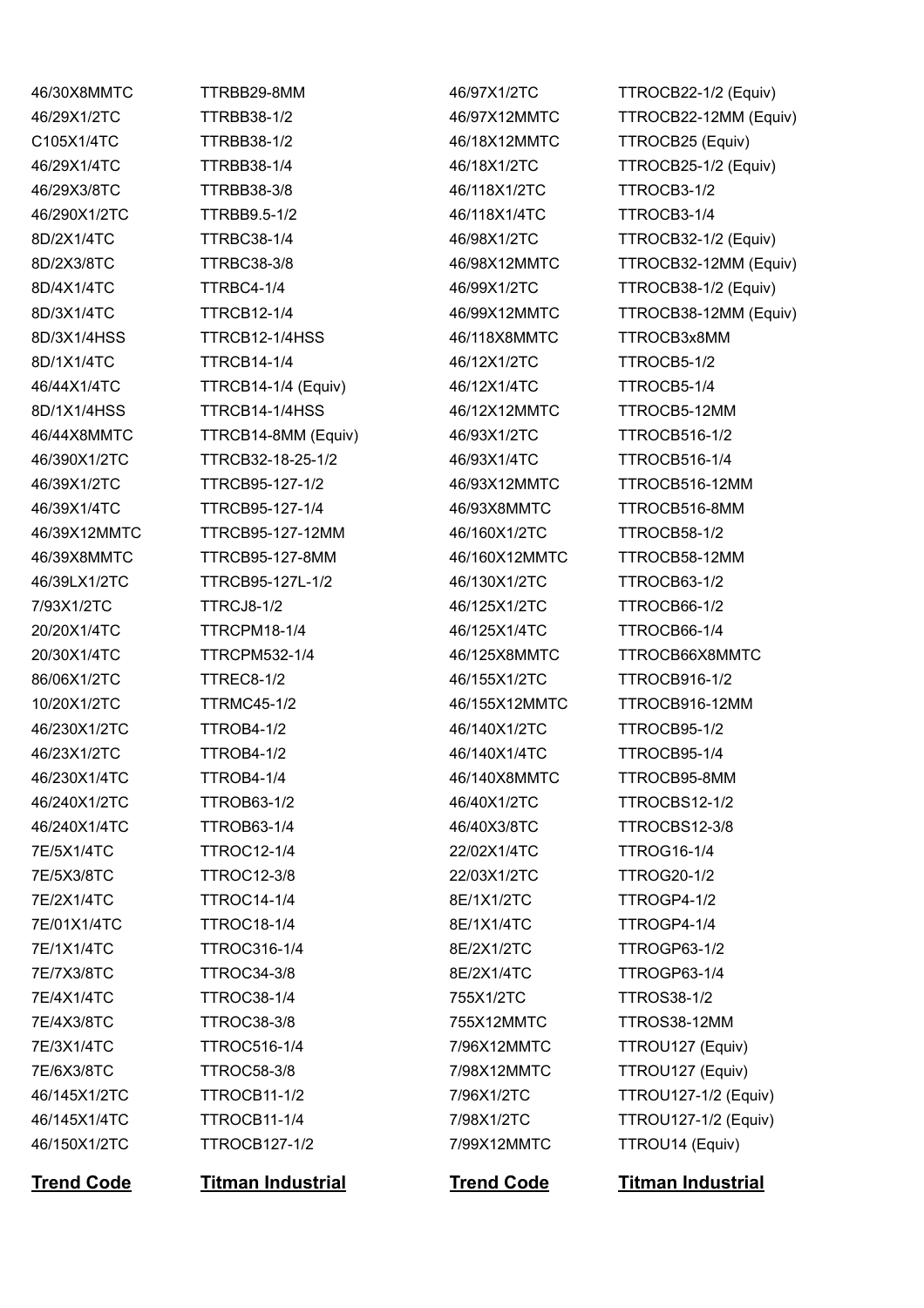7/99X1/2TC TTROU14-1/2 (Equiv) BR/317 TTRR317 7/97X12MMTC TTROUC14 (Equiv) BR/381 TTRR381 7/97X1/2TC TTROUC14-1/2 (Equiv) BR/413 TTRR413 18/22X1/2TC TTRPC1-1/2 BR/444 TTRR444 22/05X1/4TC TTRPC10-1/4 7/81X1/4TC TTRRC10-1/4 18/20X1/2TC TTRPC2-1/2 7/82X1/4TC TTRRC13-1/4 18/20X8MMTC TTRPC2-8MM 7/83X1/4TC TTRRC15-1/4 46/34X1/2TC TTRPC24-1/2 7/84X3/8TC TTRRC19 46/34X8MMTC TTRPC24-8MM 7/80X1/4TC TTRRC7-1/4 20/4X1/2TC TTRPC25-1/2 46/68X1/2TC TTRRCB8-1/2 18/30X1/2TC TTRPC28-1/2 6/50X1/4TC TTRSBO10-1/4 18/23X1/2TC TTRPC3-1/2 7/50X1/4TC TTRSBO10-1/4 20/5X1/2TC TTRPC30-1/2 6/50X8MMTC TTRSBO10-8MM 46/35X1/2TC TTRPC35-1/2 S3/21X1/4STC TTS14118-1/4 46/35X3/8TC TTRPC35-3/8 46/7/50X1/4TC TTSB03-1/4 18/21X1/2TC TTRPC4-1/2 46/41X1/2TC TTSB04-1/2 (Equiv) 18/21X8MMTC TTRPC4-8MM 46/41X1/4TC TTSB04-1/4 (Equiv) 46/38X1/2TC TTRPC45L-1/2 8/20X1/4TC TTSBBC10-1/4 18/24X1/2TC TTRPC5-1/2 8/21X1/4TC TTSBBC11-1/4 18/24X8MMTC TTRPC5-8MM 8/22X1/2TC TTSBBC12-1/2 18/25X1/2TC TTRPC6-1/2 9/85X1/4TC TTSBBC2-1/4 18/19X1/2TC TTRPC8-1/2 84/21X1/4TC TTSBBC3-1/4 18/83X1/2TC TTRPCB5-1/2 (Equiv) 9/80X1/4TC TTSBBC4-1/4 PSC/101X12MMTC TTRPQS1 84/19X1/4TC TTSBBC5-1/4 PSC/101X1/2TC TTRPQS1-1/2 9/95X1/4TC TTSBBC6-1/4 (Equiv) PSC/103X12MMTC TTRPQS3 9/96X1/4TC TTSBBC7-1/4 (Equiv) PSC/103X1/2TC TTRPQS3-1/2 9/97X1/4TC TTSBBC8-1/4 (Equiv) PSC/1X12MMTC TTRPSS1 9/4X1/2TC TTSBC10-1/2 PSC/1X8MMTC TTRPSS1 9/4X3/8TC TTSBC10-3/8 PSC/1X1/2TC TTRPSS1-1/2 9/6X1/2TC TTSBC16-1/2 PSC/2X1/2TC TTRPSS2-1/2 9/2X1/2TC TTSBC6-1/2 PSC/2X12MMTC TTRPSS2-8MM 9/2X1/4TC TTSBC6-1/4 PSC/2X8MMTC TTRPSS2-8MM 9/2X1/4HSS TTSBC6-1/4HSS PSC/3X12MMTC TTRPSS3 9/2X3/8TC TTSBC6-3/8 PSC/3X8MMTC TTRPSS3 9/3X1/2TC TTSBC8-1/2 PSC/3X1/2TC TTRPSS3-1/2 9/3X3/8TC TTSBC8-3/8 PSC/4X12MMTC TTRPSS4 (Equiv) 9A/2X1/2TC TTSBCB9.5-1/2 PSC/4X8MMTC TTRPSS4 (Equiv) 9A/2X12MMTC TTSBCB9.5-12MM PSC/4X1/2TC TTRPSS4-1/2 (Equiv) 6/49X1/4TC TTSBO63-1/4 PSC/5X12MMTC TTRPSS5 (Equiv) 7/49X1/4TC TTSBO63-1/4 PSC/5X8MMTC TTRPSS5 (Equiv) 7/90X1/2TC TTSBPS10-1/2 PSC/5X1/2TC TTRPSS5-1/2 (Equiv) 36/1X1/4TC TTSC18-1/4 BR/143 TTRR143 36/10X1/4TC TTSC19-1/4 BR/159 TTRR159 36/2X1/2TC TTSC20-1/2 BR/191 TTRR191 36/2X1/4TC TTSC20-1/4 BR/206 TTRR206 36/3X1/4TC TTSC22-1/4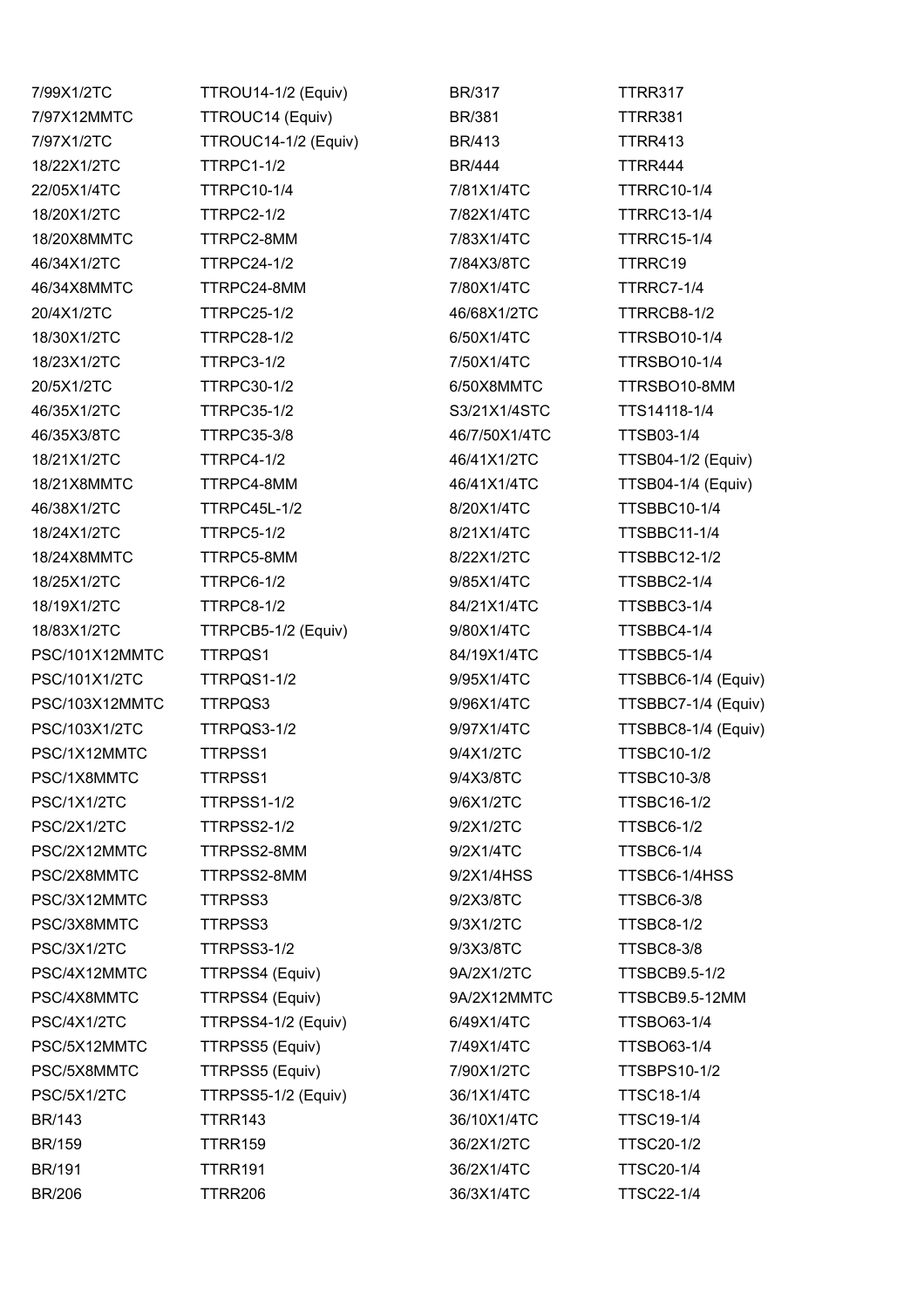## **Trend Code Titman Industrial Trend Code Titman Industrial**

S55/6LHX1/2STC TTSCM122-2L-1/2 344X1/2TC TTSSC1-1/2 S55/6X1/2STC TTSCM122-2R-1/2 332X1/2TC TTSSC2-1/2 IT/1739379 TTSCM1235-3L 5/52X1/2TC TTSTC12-1/2 IT/1736379 TTSCM1235-3R 5/53X1/2TC TTSTC58-1/2 S55/5LHX1/2STC TTSCM12740-2L-1/2 C020X1/4TC TTT12-1/4 S55/5X1/2STC TTSCM12740-2R-1/2 C007X1/4TC TTT14-1/4 IT/1739390 TTSCM1430-3L 32/10X3/8TC TTT32/10-3/8 IT/1736390 TTSCM1430-3R 32/2X3/8TC TTT32/2-3/8 IT/1739400 TTSCM14501-3L C013X1/4TC TTT38-1/4 IT/1736400 TTSCM1450-3R 4110/14TC TTT4110/14 IT/1739480 TTSCM1655-3L T421/35X3/8TC TTT421/35-3/8 IT/1736480 TTSCM1655-3R 501/012HSS TTT501/012 IT/1739560 TTSCM2060-3L 501/012TC TTT501/012 IT/1739580 TTSCM2075-3L 501/10TC TTT501/10 IT/1736580 TTSCM2075-3R 501/11TC TTT501/11 S55/3LHX12STC TTSCM3814-2L-1/2 501/1132HSS TTT501/1132 S55/3X1/2STC TTSCM3814-2R-1/2 501/1132TC TTT501/1132 S55/03LHX1/4STC TTSCM416-2L-1/4 (Equiv) 501/12TC TTT501/12 S55/03X1/4STC TTSCM416-2R-1/4 (Equiv) 501/14HSS TTT501/14 S55/06LHX8MMSTC TTSCM820-2L (Equiv) 501/14TC TTT501/14 IT/1734255 TTSCM820-2R 501/18HSS TTT501/18 S55/06X8MMSTC TTSCM820-2R (Equiv) 501/316HSS TTT501/316 S47/70X1/4STC TTSCT60-1/4 501/316TC TTT501/316 49/60X7MMHSS TTSD7 501/38HSS TTT501/38 SET/SS3X1/4TC TTSET1-1/4 501/38TC TTT501/38 84/93X1/2TC TTSFPC45-1/2 501/4TC TTT501/4 47/2X1/4TC TTSMC18-1/4 501/5TC TTT501/5 47/20X1/4TC TTSMC20-1/4 501/516HSS TTT501/516 47/20X3/8TC TTSMC20-3/8 501/516TC TTT501/516 47/20X8MMTC TTSMC20X8MM 501/532HSS TTT501/532 RB/C TTSMG02/03 501/532TC TTT501/532 56/1LHX1/2HSS TTSP12HSSLH(HELI) 501/6TC TTT501/6 32/14X1/2TC TTSRC1-1/2 501/7TC TTT501/7 32/4X1/2LTC TTSRC1-1/2LH 501/716HSS TTT501/716 32/4X1/2RTC TTSRC1-1/2RH 501/716TC TTT501/716 32/12X1/2LTC TTSRC34-1/2 501/732HSS TTT501/732 32/12X1/2TC TTSRC34-1/2 501/732TC TTT501/732 32/2X1/2LTC TTSRC34-1/2LH 501/8TC TTT501/8 32/2X1/2RTC TTSRC34-1/2RH 501/9TC TTT501/9 32/11X1/2TC TTSRC58-1/2 501/932HSS TTT501/932 32/1X1/2LTC TTSRC58-1/2LH 501/932TC TTT501/932 32/1X1/2RTC TTSRC58-1/2RH C025X1/4TC TTT58-1/4

BR/222 TTRR222 S55/4LHX12STC TTSCM121-2L

BR/254 TTRR254 S55/4X1/2STC TTSCM121-2R-1/2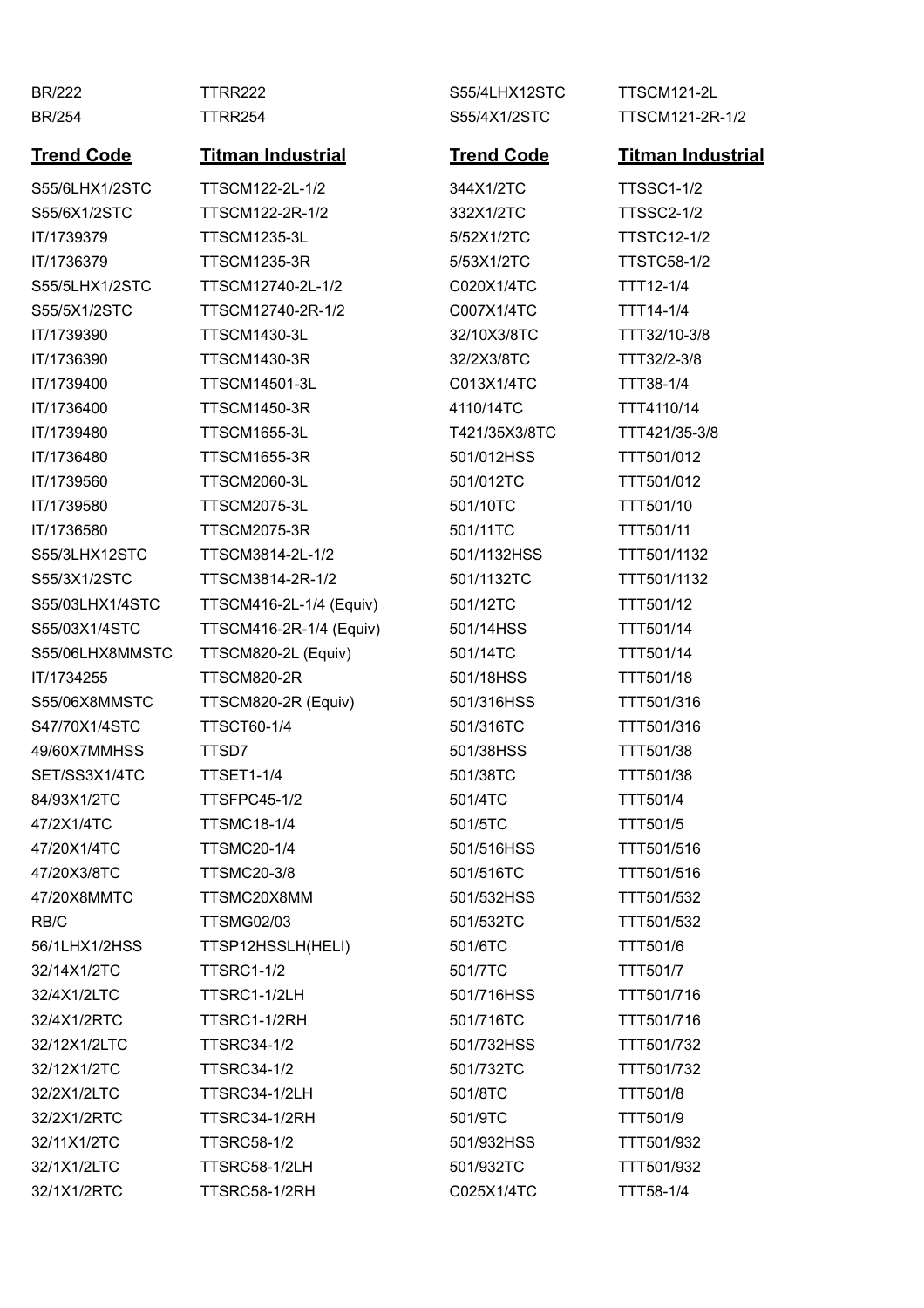32/1X3/8TC TTSRC58-3/8 T46/1X1/4TC TTTBGT90-1/4 32/13X1/2TC TTSRC78-1/2 T46/1X8MMTC TTTBGT90-8MM 32/3X1/2LTC TTSRC78-1/2LH C063X1/4TC TTTCMC127-1/4 32/3X1/2RTC TTSRC78-1/2RH C060X1/4TC TTTCMC63-1/4 32/3X3/8TC TTSRC78-3/8 C062X1/4TC TTTCMC95-1/4 333X1/2TC TTSSC1-1/2 47/7X1/4TC TTTCT60-1/4

C057X1/4TC TTTGC10-1/4 35/10X3/8TC TTTSR28-3/8 84/84X1/2TC TTTGC4-1/2 35/11X3/8TC TTTSR40-3/8 C055X1/4TC TTTGC8-1/4 35/2X1/4TC TTTSS12-1/4 C056X1/4TC TTTGC9-1/4 35/3X3/8TC TTTSS28-3/8 T421/35X1/4TC TTTHBC35-1/4 35/4X1/2TC TTTSS35-1/2 46/42X1/2TC TTTHM70-1/2 (Equiv) UNI/CS TTUCS/7 46/43X1/2TC TTTHM80-1/2 (Equiv) 34/14TC TTUG11 031370605 TTTM1240 34/03TC TTUG2 031370608 TTTM1545 34/9TC TTUG25 031370316 TTTM1625 34/10TC TTUG3 031370516 TTTM1635 34/11TC TTUG4 031370610 TTTM1660 34/110TC TTUG5 031370319 TTTM1925 34/12TC TTUG6 031370520 TTTM2035 34/13TC TTUG8 031370330 TTTM3025 34/5TC TTUG9.5 9/53X1/2TC TTTMC10-1/2 33/10X1/2 TTUGA-1/2 9/50X1/4TC TTTMC5-1/4 33/20X1/2 TTUGA-1/2LR 9/51X1/4TC TTTMC6-1/4 33/10X3/8 TTUGA-3/8 9/52X1/2TC TTTMC8-1/2 33/20X3/8 TTUGA-3/8LR 9/55X1/2TC TTTMCB65-1/2 33/10X8MM TTUGAX8MM C127X1/4TC TTTOC14-1/4 866X1/2TC TTVFJ1-1/2 (Equiv) 90/4X1/2TC TTTOR27-1/2 11/1X1/2TC TTVGC30-1/2 90/13X1/2TC TTTOR-M-1/2 11/1X1/4TC TTVGC30-1/4 90/12X1/2TC TTTOR-T-1/2 (Equiv) 11/3X1/2TC TTVGC45-1/2 90/14X1/2TC TTTOR-V-1/2 11/3X1/4TC TTVGC45-1/4 24/1X1/2TC TTTPC12-1/2 11/3X3/8TC TTVGC45-3/8 24/3X1/2TC TTTPC34-1/2 11/3X8MMTC TTVGC45-8MM 24/2X1/2TC TTTPC58-1/2 10/12X1/2TC TTVGC45EL-1/2 7/71X1/4TC TTTRC12-1/4 11/30X1/2TC TTVGC45L-1/2 7/72X1/4TC TTTRC19-1/4 10/10X1/2TC TTVGC45L-1/2 (Equiv) C086X8MMTC TTTROB4 11/30X1/4TC TTVGC45L-1/4 C086X1/2TC TTTROB4-1/2 10/11X1/2TC TTVGC45LK-1/2 C086X1/4TC TTTROB4-1/4 11/5X1/2TC TTVGC60-1/2 C087X1/4TC TTTROBb3-1/4 11/5X1/4TC TTVGC60-1/4 C079X8MMTC TTTROCB127 11/5X8MMTC TTVGC60-8MM C079X1/2TC TTTROCB127-1/2 7/60X1/2TC TTWC010-1/2 C079X1/4TC TTTROCB127-1/4 23/1X1/2TC TTWCC16-1/2 C076X8MMTC TTTROCB63 23/1X12MMTC TTWCC16-12

### **Trend Code Titman Industrial Trend Code Titman Industrial**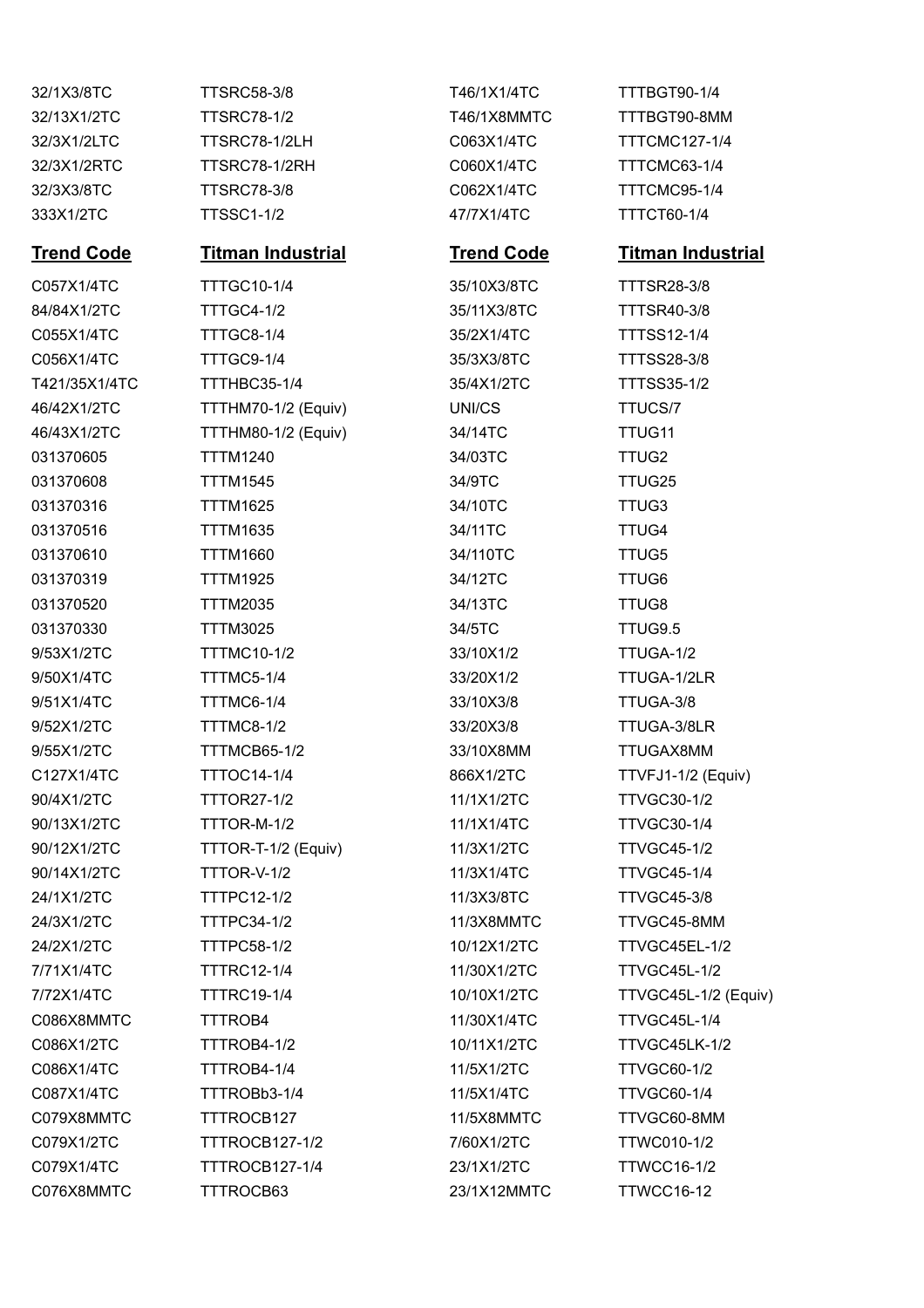331X1/2TC TTWSC1-1/2 330X1/2TC TTWSC2-1/2 334X1/2TC TTWSC3-1/2 1306/1WS TTWSFL1 1306/112WS TTWSFL112 1306/114WS TTWSFL114 1306/118WS TTWSFL118 1306/12WS TTWSFL12 1306/134WS TTWSFL134 1306/138WS TTWSFL138 1306/158WS TTWSFL158 1306/178WS TTWSFL178 1306/2WS TTWSFL2 1306/34WS TTWSFL34

C078X8MMTC TTTROCB95 23/2X1/2TC TTWCC18-1/2 C078X1/2TC TTTROCB95-1/2 23/2X12MMTC TTWCC18-12 C078X1/4TC TTTROCB95-1/4 23/2X3/8TC TTWCC18-3/8 35/1X1/4TC TTTSB12-1/4 23/3X1/2TC TTWCC22-1/2 35/20X1/2TC TTTSB127-1/2 23/3X3/8TC TTWCC22-3/8T 35/21X1/2TC TTTSB254-1/2 23/4X1/2TC TTWCC25-1/2 35/22X1/2TC TTTSB32-1/2 46/7/60X1/2TC TTWCOB10-1/2 36/19X1/2TC TTTSC19-1/2 9/7X1/2TC TTWHC25-1/2 36/19X1/4TC TTTSC19-1/4 9/8X1/2TC TTWHC28-1/2

## **Trend Code Titman Industrial Trend Code Titman Industrial**

2/1X1/4TC TTWLC16-1/4 2214/34WS TTWSP34 2/1X1/4HSS TTWLC16-1/4HSS 2214/38WS TTWSP38 2/01X1/4TC TTWLC165-1/4 2214/58WS TTWSP58 84/68X1/2TC TTWMC32-1/2 2214/78WS TTWSP78 7/8X1/2TC TTWOC20-1/2 10/22X1/2TC TTXC101-1/2 18/02X1/2TC TTWPC40-1/2 10/22X12MMTC TTXC101-12MM 84/82X1/2TC TTWRC11-1/2 10/23X3/8TC TTXC111-3/8 84/83X1/2TC TTWRC125-1/2 1307/1WS TTWSFL1 (Equiv) 1307/112WS TTWSFL112 (Equiv) 1307/114WS TTWSFL114 (Equiv) 1307/118WS TTWSFL118 (Equiv) 1307/12WS TTWSFL12 (Equiv) 1307/134WS TTWSFL134 (Equiv) 1307/138WS TTWSFL138 (Equiv) 1307/158WS TTWSFL158 (Equiv) 1307/178WS TTWSFL178 (Equiv) 1307/2WS TTWSFL2 (Equiv) 1307/34WS TTWSFL34 (Equiv) 1307/38WS TTWSFL38 (Equiv)

C076X1/4TC TTTROCB63-1/4 23/1X3/8TC TTWCC16-3/8